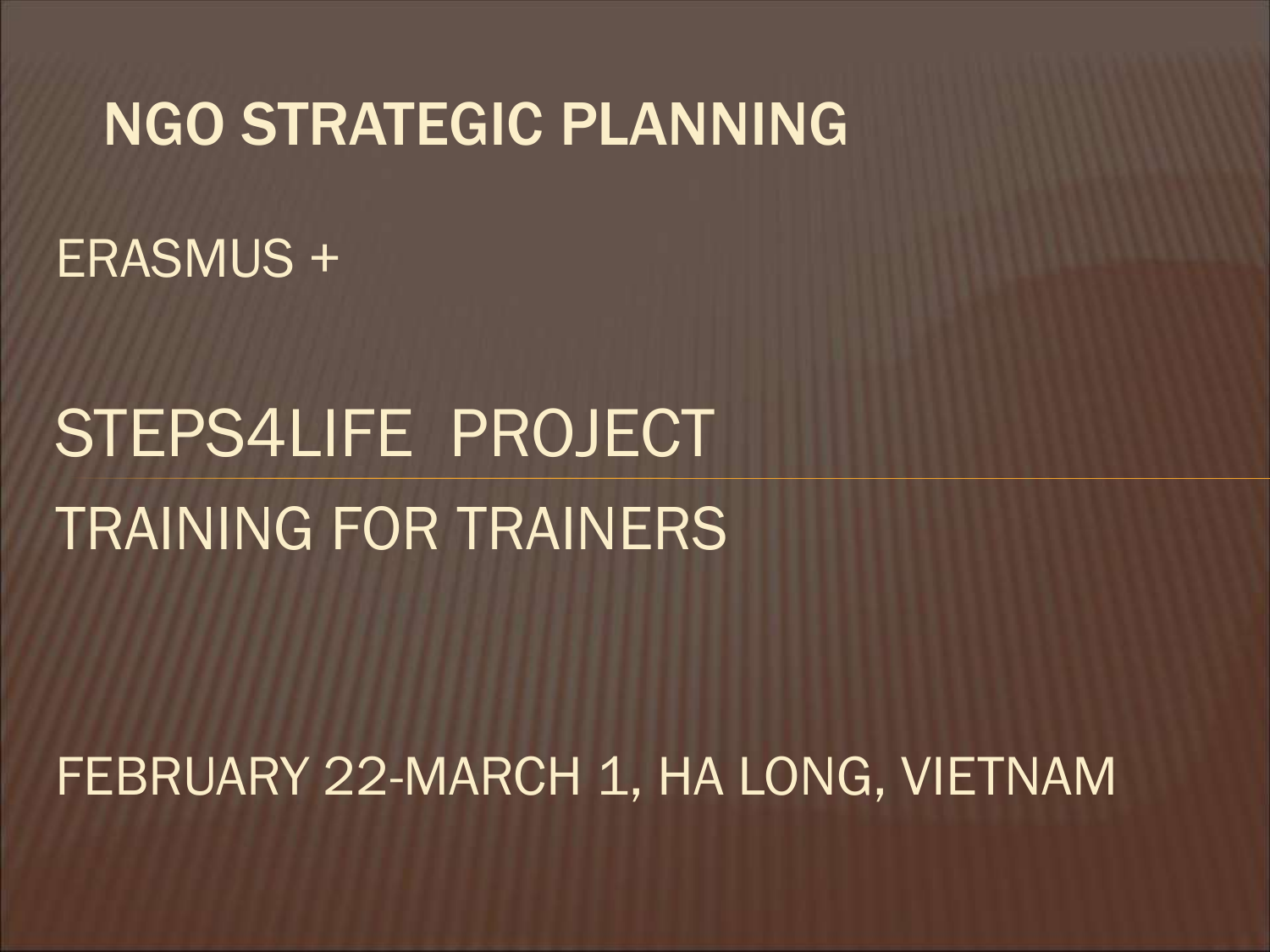#### WHY ARE YOU INTERESTED IN STRATEGIC PLANNING?

Are you worried about your organization's future?

What are the critical issues facing your organization?

Does your organization meet community needs or is it out-of-date?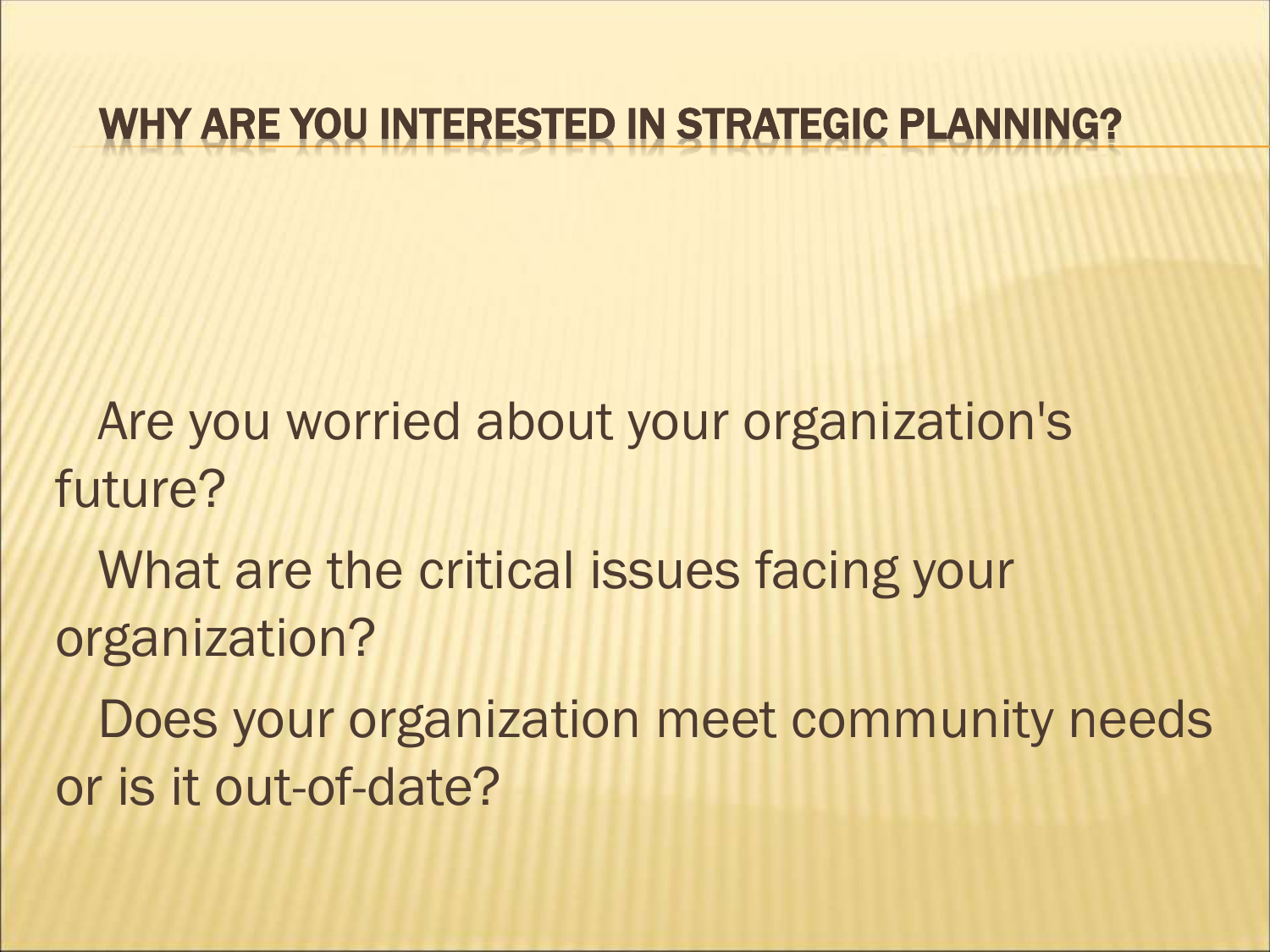#### WHY ARE YOU INTERESTED IN STRATEGIC PLANNING?

Are there other organizations doing similar work in your community?

Do your donors ask about the future direction of your organization and what its focus will be? Does your organization need to make change to face the future?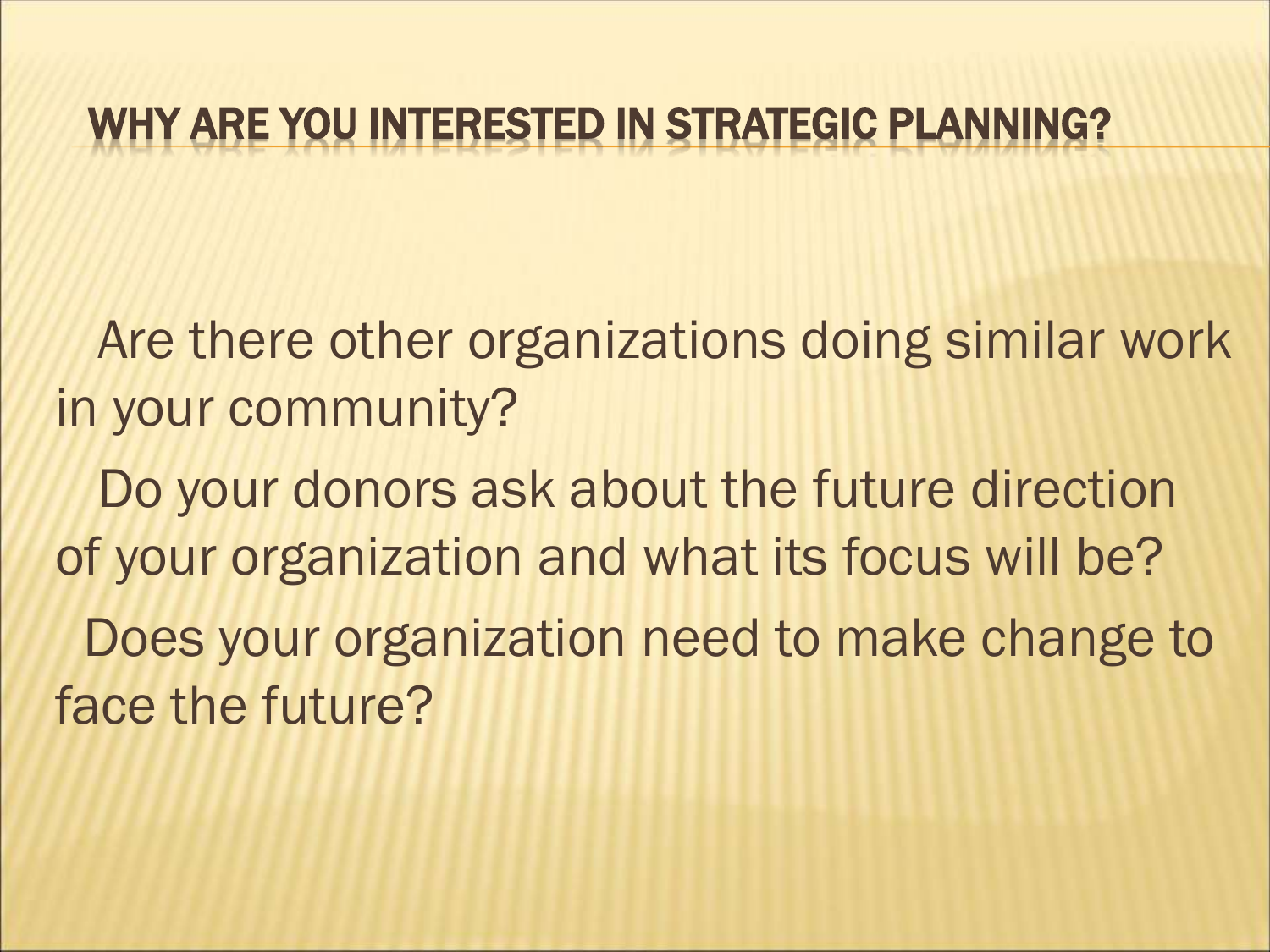

#### Purpose or reasons for the organization to exist.

David Packard describes this as "a group of people get together and exist as an institution...so they are able to accomplish something collectively that they could not accomplish separately they make a contribution to society..."

Purpose lasts for a long time and is only rarely fulfilled. However, it is important to regularly (e.g., every 5-10 years) test the validity of mission.

To articulate your mission, begin by answering the following questions, with a large group of stakeholders in your organization. Then take the answers and draft a clear and concise mission statement.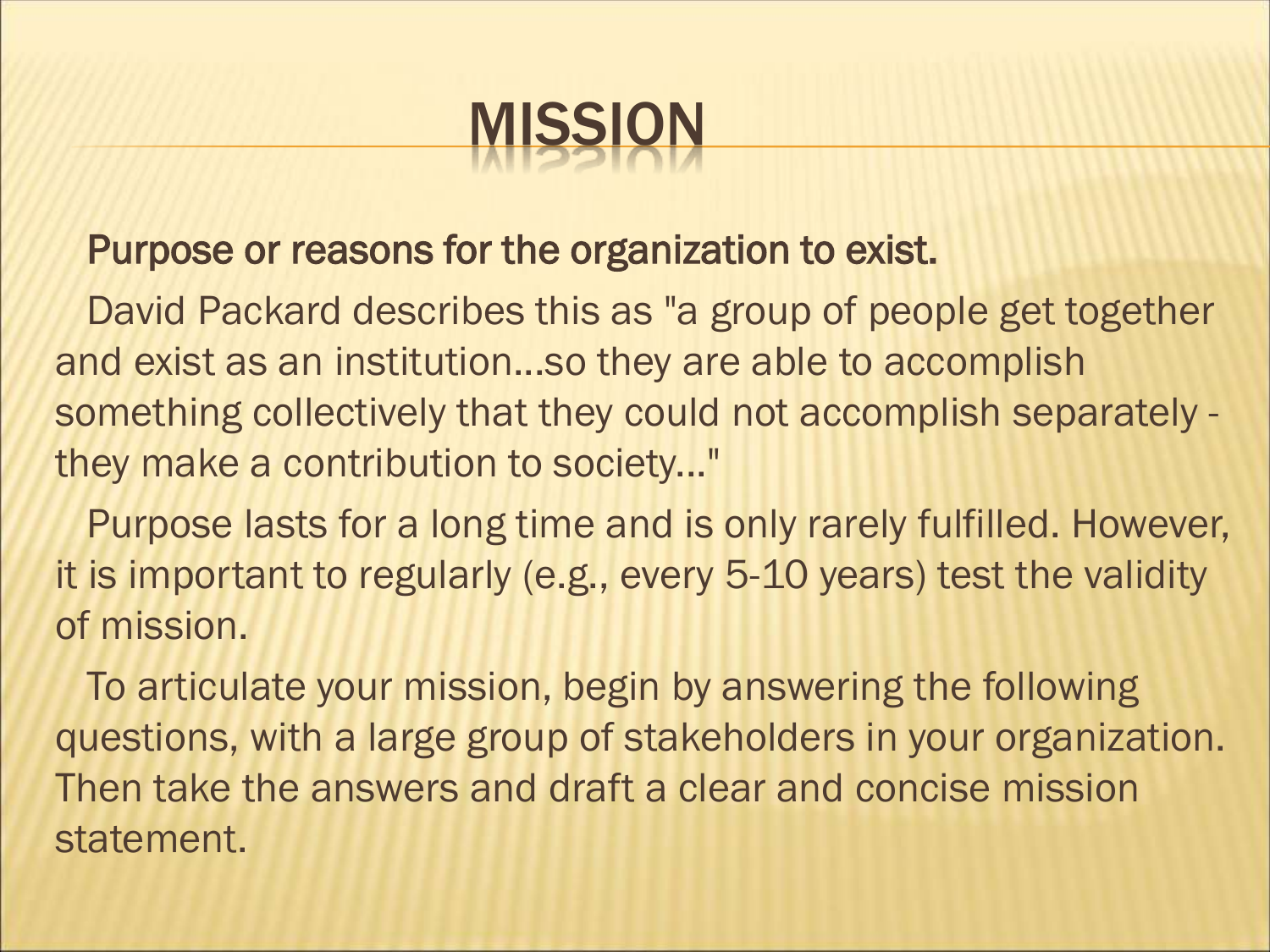#### MISSION TYPICALLY ANSWERS THE FOLLOWING QUESTIONS:

Why is it important that your organization continue to exist?

What would be lost if your organization ceased to exist?

What is the end result if the organization exists? What is the product of your investment of time and resources?

What are the basic means to achieve the end result? Who is the target audience and what is the geographic reach?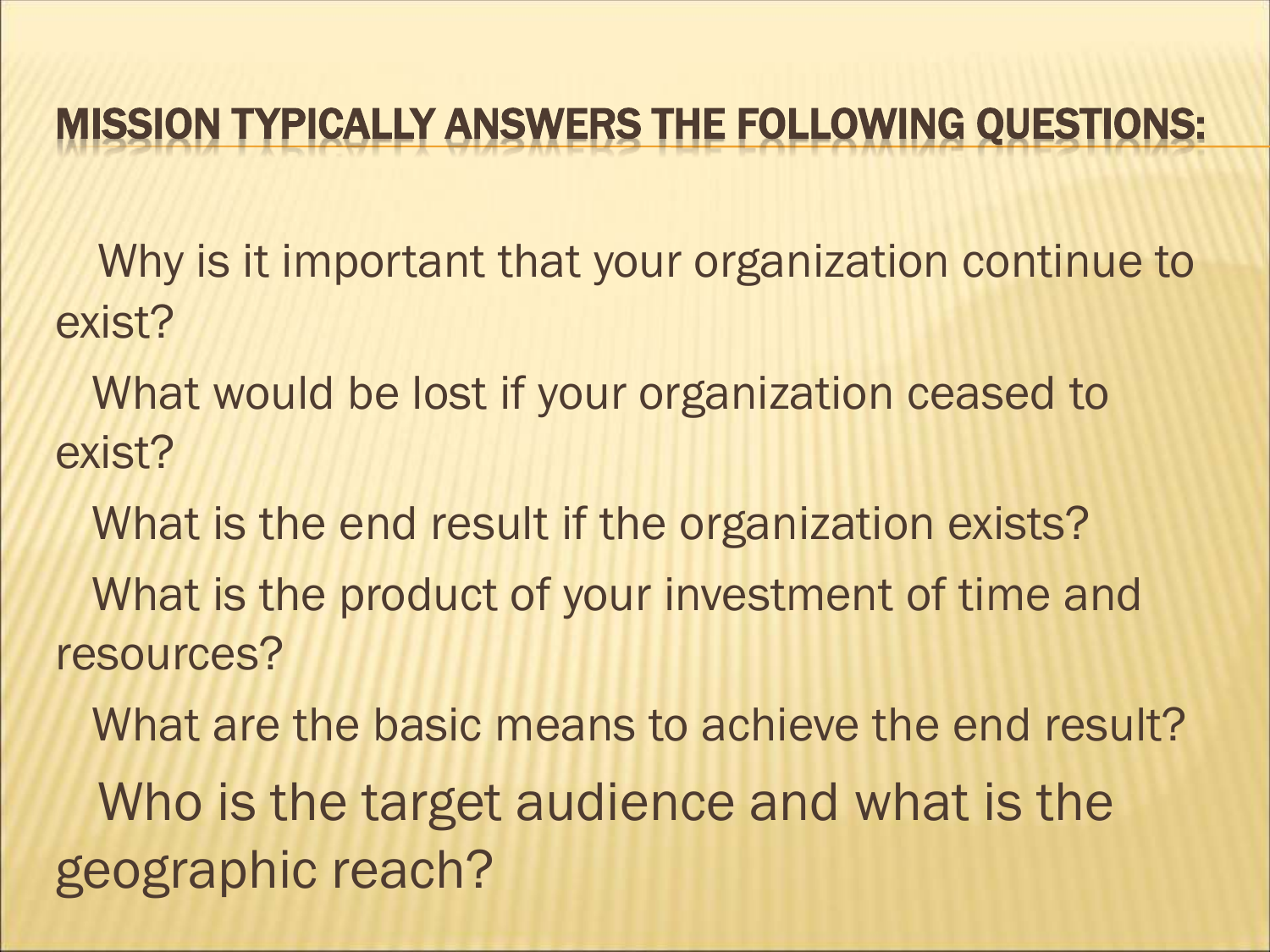#### *ORGANIZATIONAL CAPACITY*

The ability of your nonprofit to effectively carry out its mission.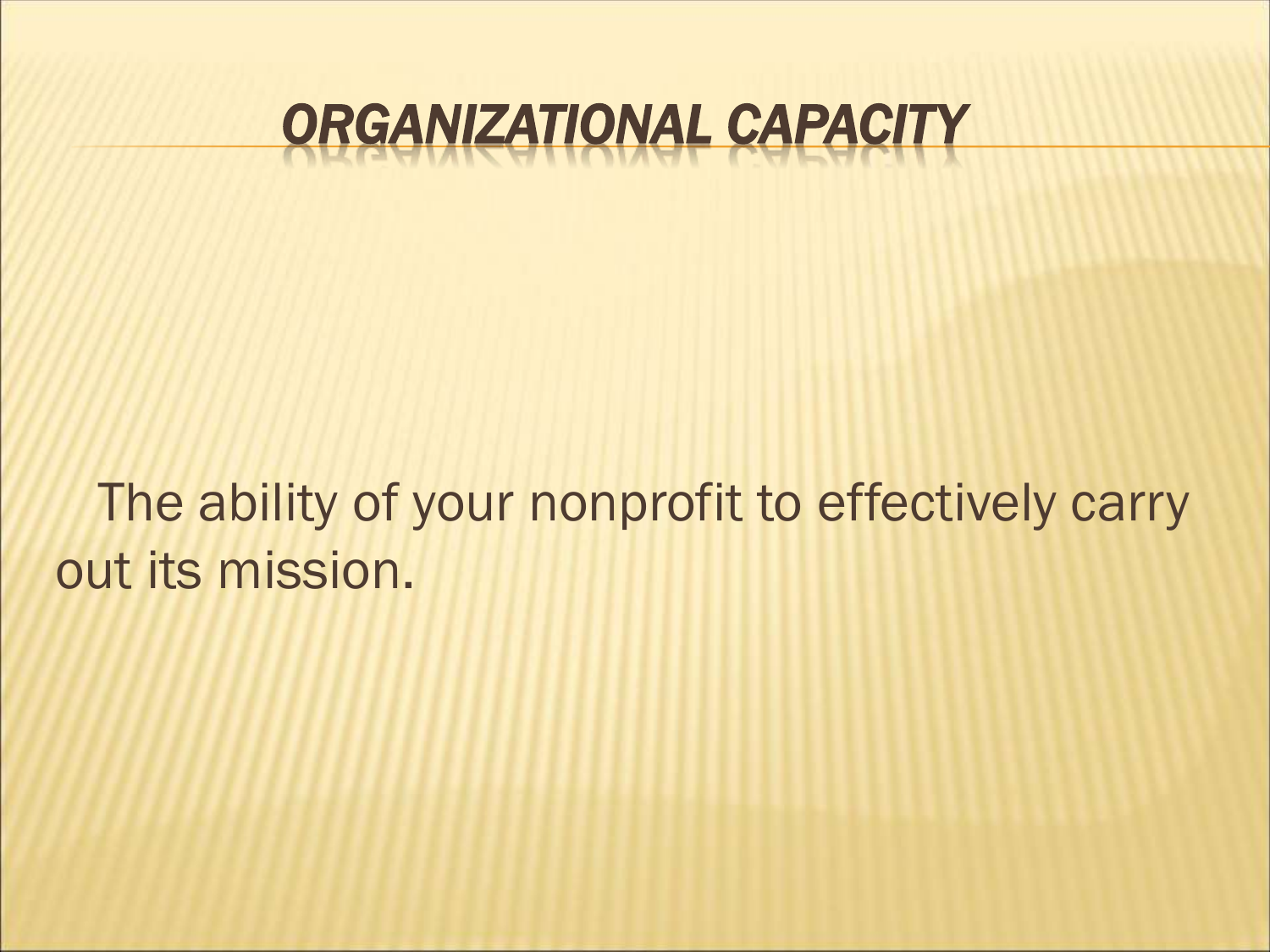

The picture of our desired future.

Vision describes what we aspire to become, where we want to be and what we want to look like.

The dictionary describes vision as something seen in a dream; the power of imagination; and unusual discernment or foresight.

Envisioning our future is a creative act. The resulting picture - unrealized dream -- serves as the unifying focal point for action. This is where we want to go. This reflects our hopes and aspirations.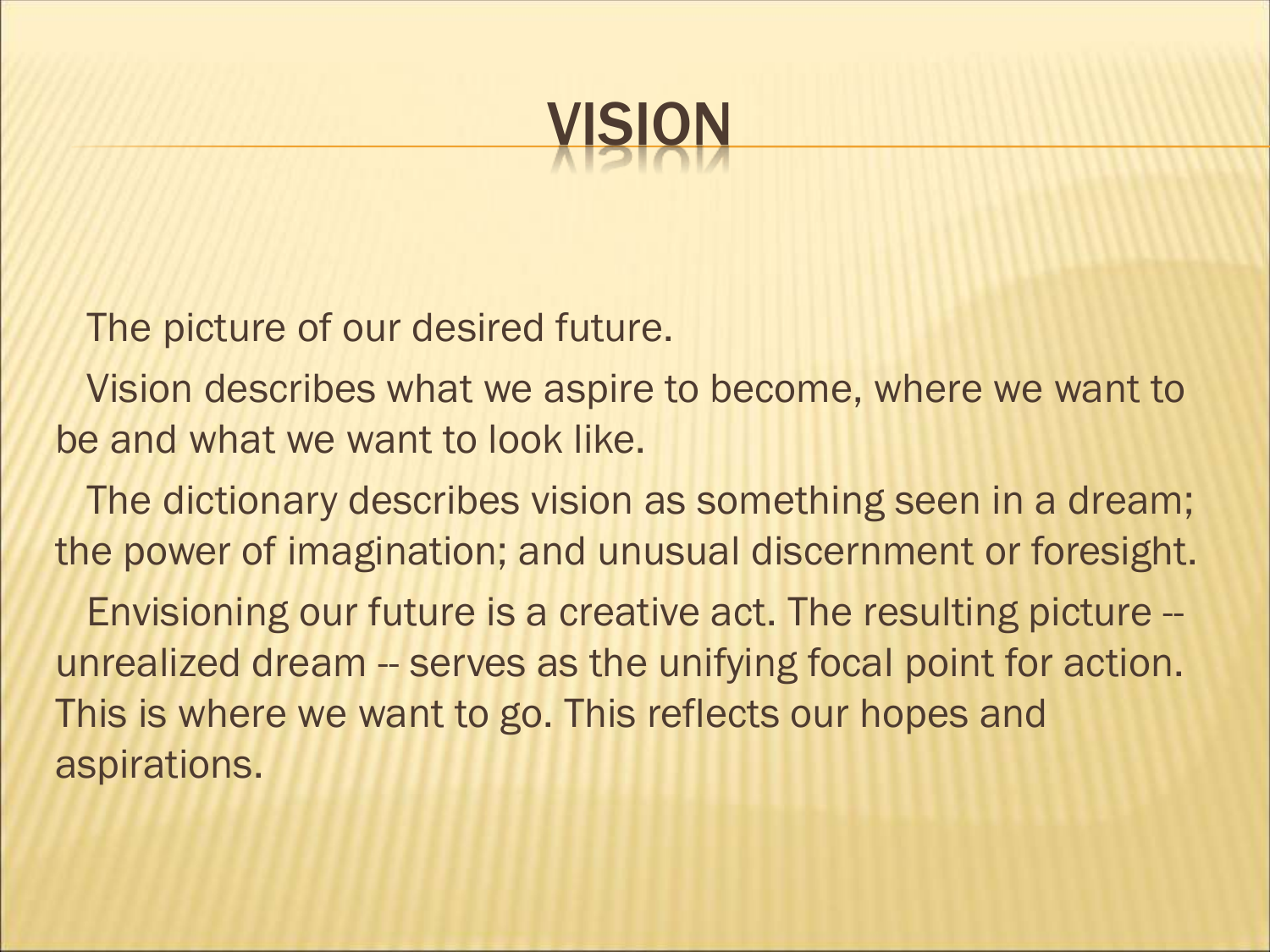A value is an enduring belief that a specific mode of conduct is personally or socially preferable to another.

Individuals have values. These values guide our actions and judgments. Our values are the standards that influence us as we make choices among alternative courses of action. Value systems are relatively permanent frameworks that shape and influence our behavior.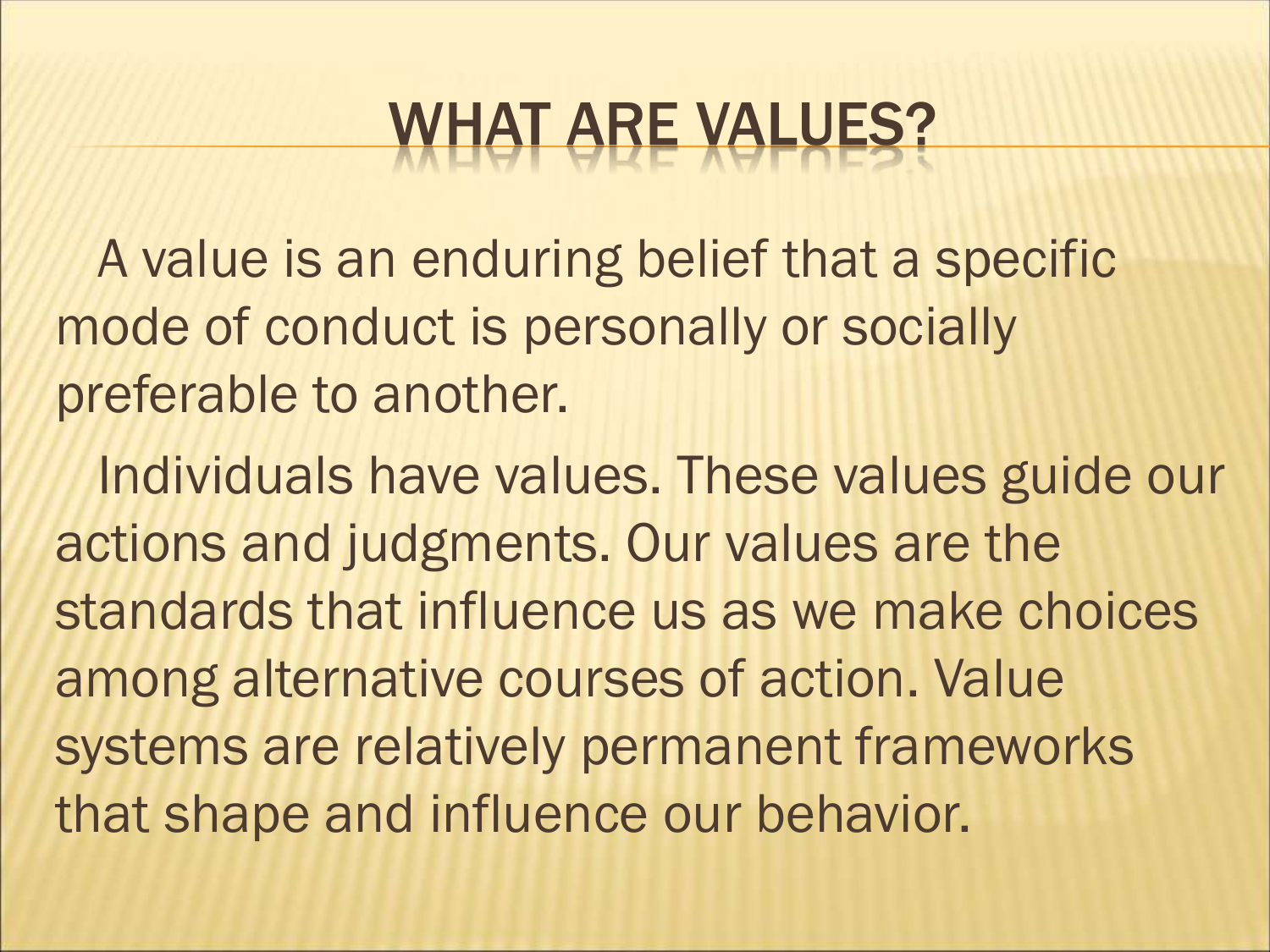Groups have values too.

The key is, the group must articulate its values. These shared values then provide the framework that guides the actions and judgments of the group (or organization).

Groups (and organizations) operate best through consensus and unity of purpose and action. This means that the individual's values must match those of the collective entity. This "values match" is essential to the health and effectiveness of the group and is essential to the well being of the individual participant.

Values "define the enduring character of the organization."

"We have [values] because they define for us what we stand for, and we would hold them even if they became a competitive disadvantage in certain situations."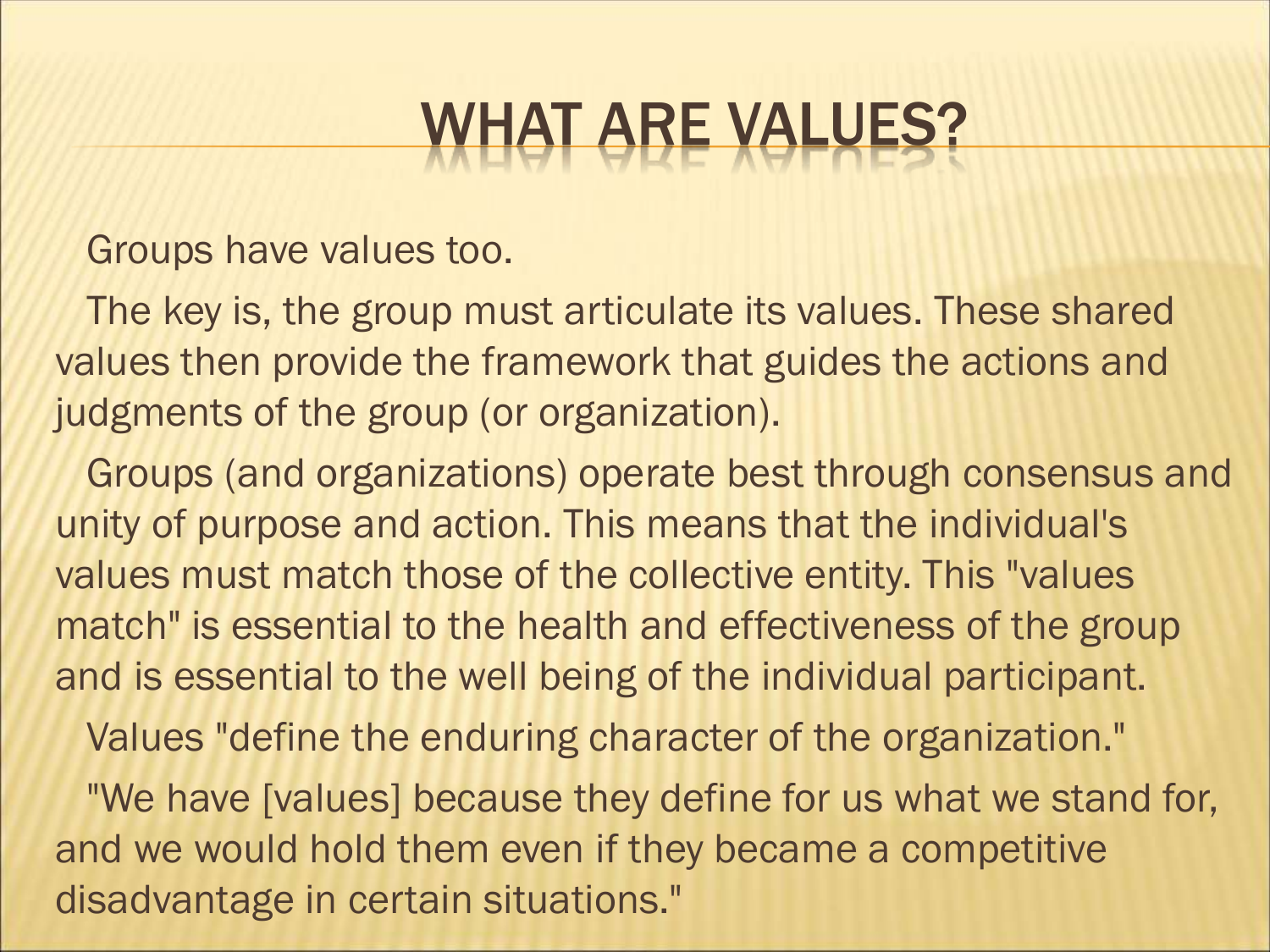Articulating values is one of the most important things that a group (or organization) does. Too often, groups go forth, stating, "everyone knows what we value." All too often, conflict emerges and it's a values conflict because that which was implied was not made explicit.

When groups get together to clarify values, each individual must participate actively in the dialogue, with candor and honest feeling. Each individual must decide if s/he can support each value. To produce consensus, ask, "Is there anyone in the group who cannot live with this?"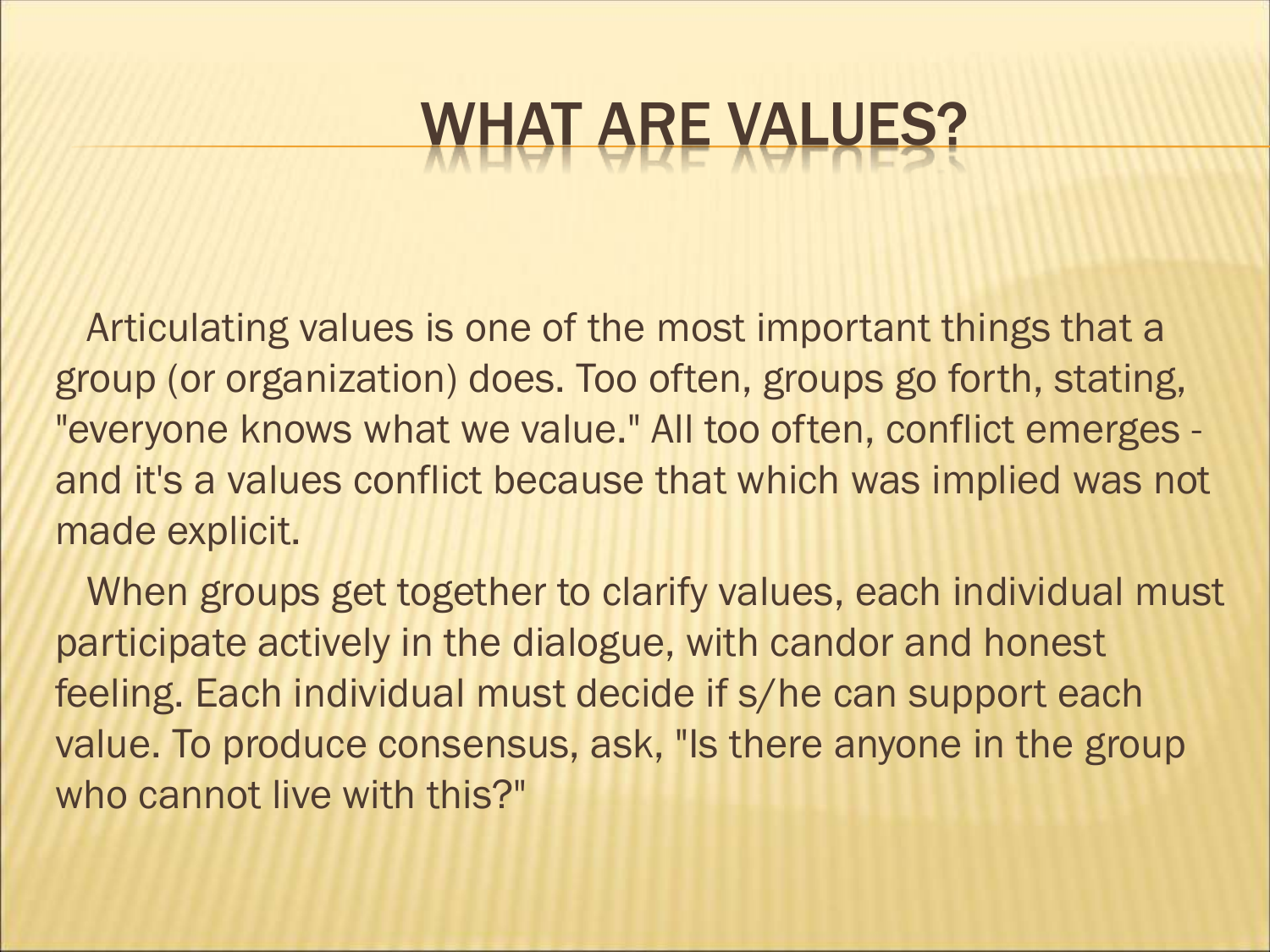*Prized and cherished.* A value is something you prize and cherish.

*Publicly affirmed.* You must be willing, when appropriate, to publicly affirm what you value.

*Available alternatives.* There must be the possibility of freedom, i.e., available alternatives.

*Chosen intelligently.* A true value is chosen

intelligently, after consideration of the consequences.

*Chosen freely.* A true value is chosen freely, after considering the consequences.

*Action.* A true value involves acting on your belief. The final test of a value is action.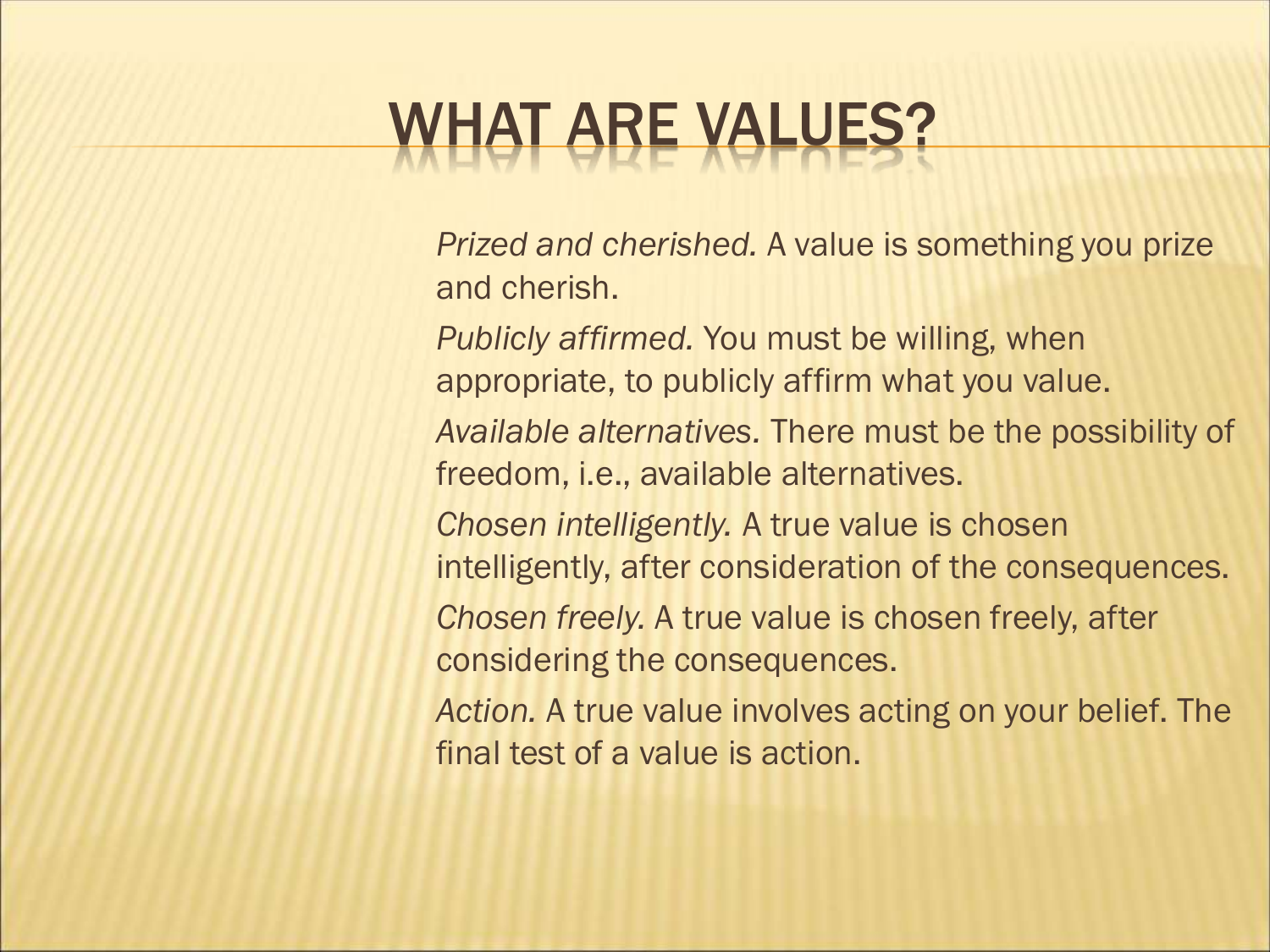WHAT IS PLANNING? PLANNING FOCUSES ON LEARNING CHANGE. IS YOUR NONPROFIT READY?

"Planning means changing minds, not making plans.

[The best outcomes] depend upon the ability of a NGO's leadership] to absorb what is going on in the business environment and to act on that information with appropriate business moves. "In other words, [good outcomes] depend upon learning. Or, more precisely, on institutional learning, which is the process whereby management teams change their shared mental models of their company, their markets, and their competitors.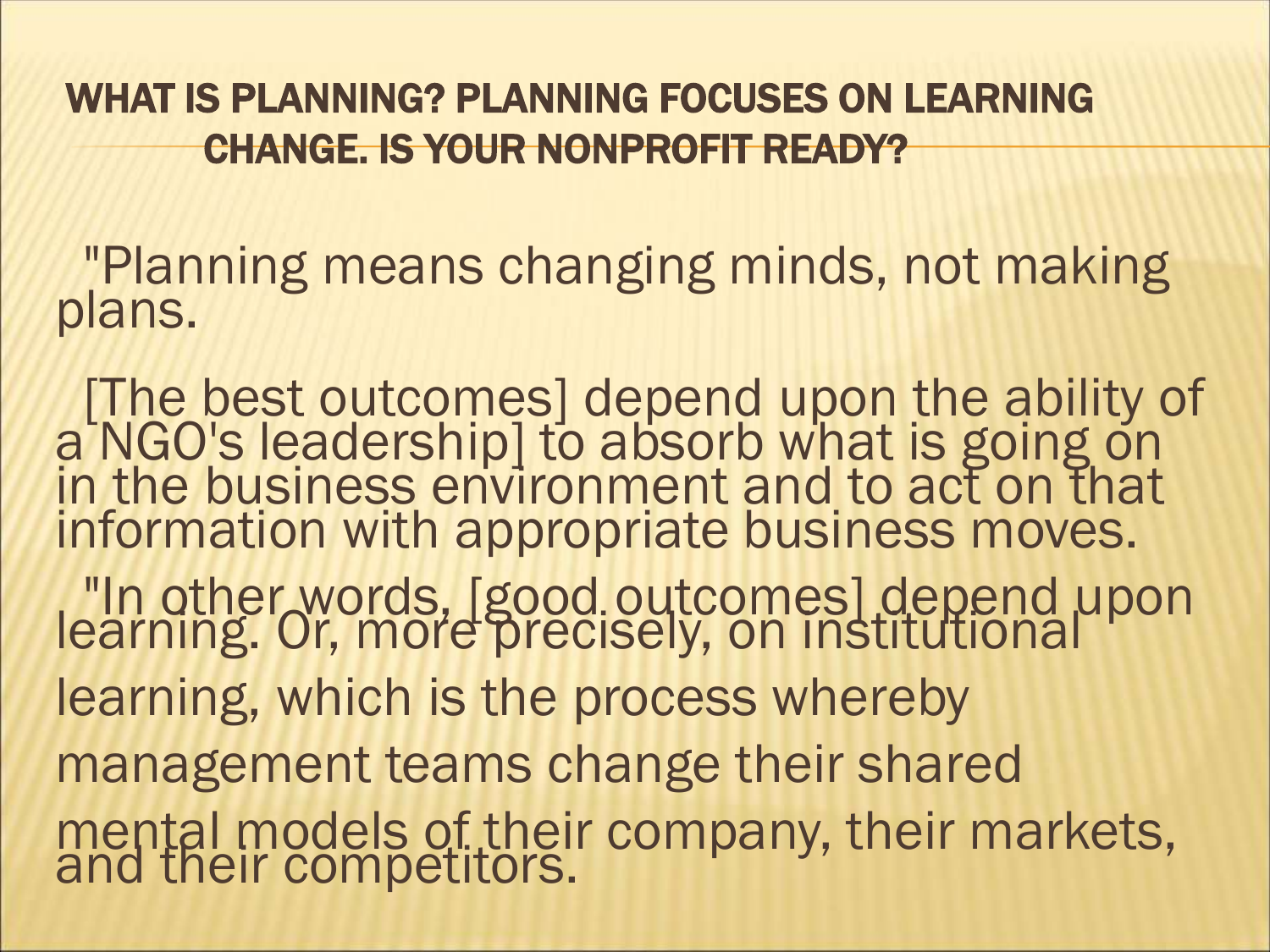#### NG THE CONTEXT FOR STRATEGIC PLANNING

The community decides if your organization is relevant. Strategic planning is a process to assure relevancy.

To be relevant, your organization may need to adiust its mission. So effective strategic tests your mission.

The process of strategic planning should make your organization stronger.Effective planning develops your organization's capacity to adapt. The strategic plan is not an outline of how you plan how to move from where are you today to where you want to be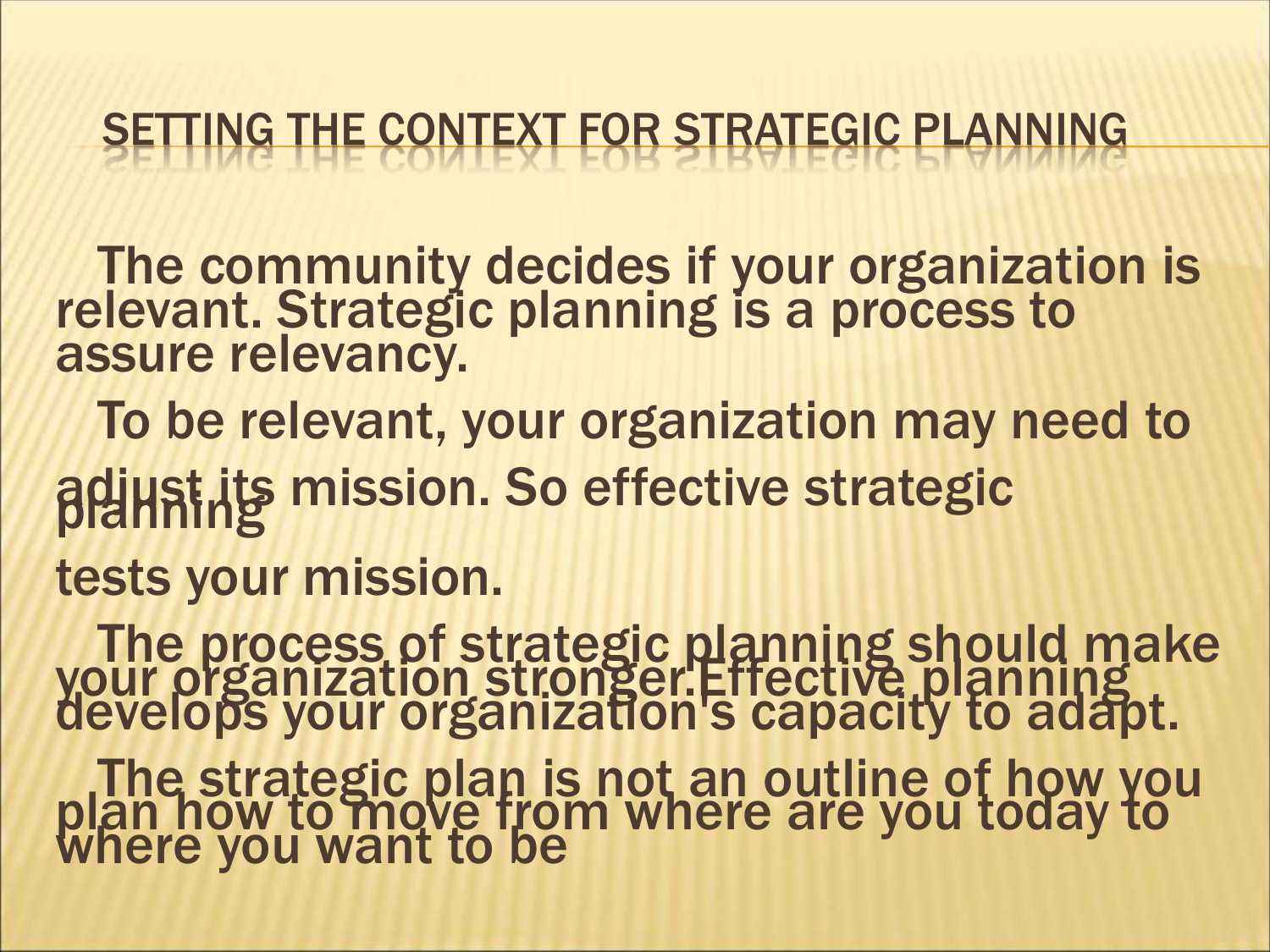#### BASIC PRINCIPLES OF EFFECTIVE STRATEGIC PLANNING

"If I had an hour to save the world, I'd spend 55 minutes defining the problem." *(Albert Einstein)*

Process is as important as the resulting plan. Good process produces understanding and ownership, and enhances a culture of questioning, learning, and change.

Planning is not static, but rather ongoing.

Planning is a process of self-examination.

Involve your constituents in the planning process. They provide important information and you need their understanding and ownership of the resulting plan.

Planning examines program and infrastructure.

Infrastructure refers to all the systems and activities that support your organization's programs. For example: management, governance (the board), marketing, fund development, technology, etc.

Quality information is essential to support effective strategic planning.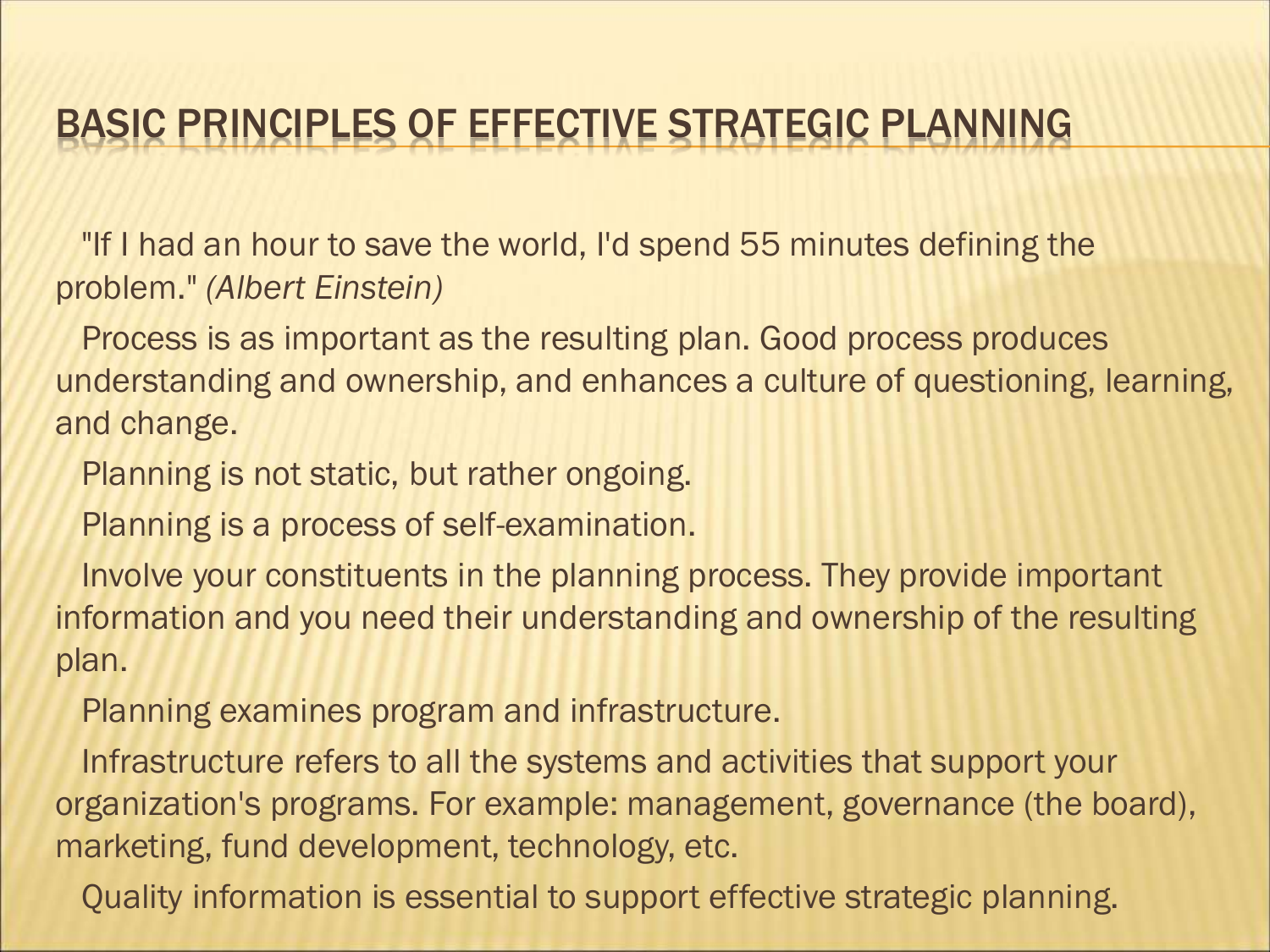# INVOLVE YOUR CONSTITUENTS

Define who your constituents are and decide how they will participate in the planning process. For example: Who provides information? Who actually has a voice in decision- making? Who needs to be informed?

Make sure that your planning process engages staff and the full board of your nonprofit / NGO. If you use a strategic planning committee, its authority and scope of work should be fairly limited.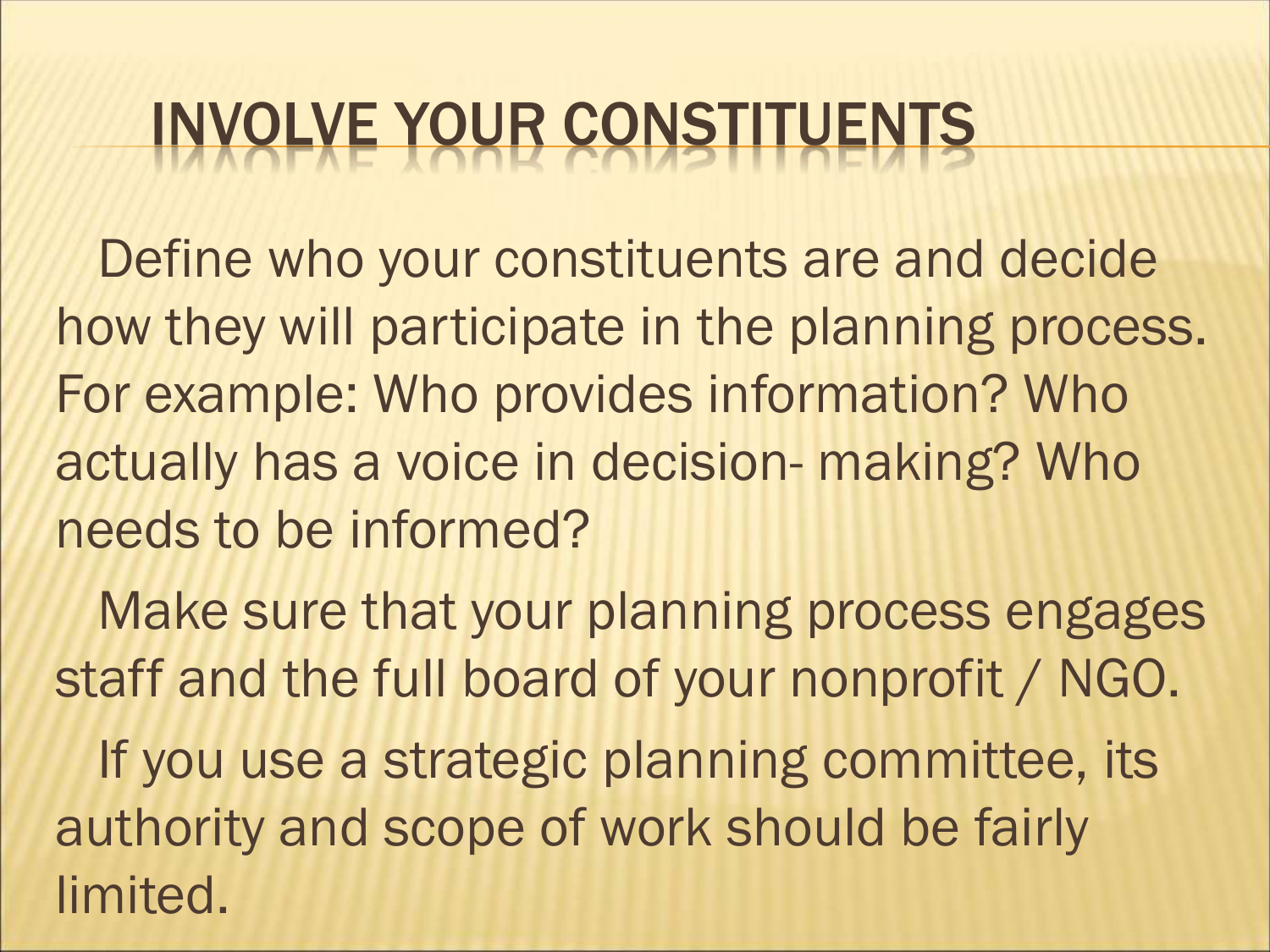#### USING QUALITY INFORMATION TO MAKE QUALITY DECISIONS

"It's what we think we already know that often prevents us from *learning.* (Claude Bernard, French physiologist)

Quality information helps produce quality decisions.

Quality information includes analysis of trends and implications - and is used to stimulate quality conversation.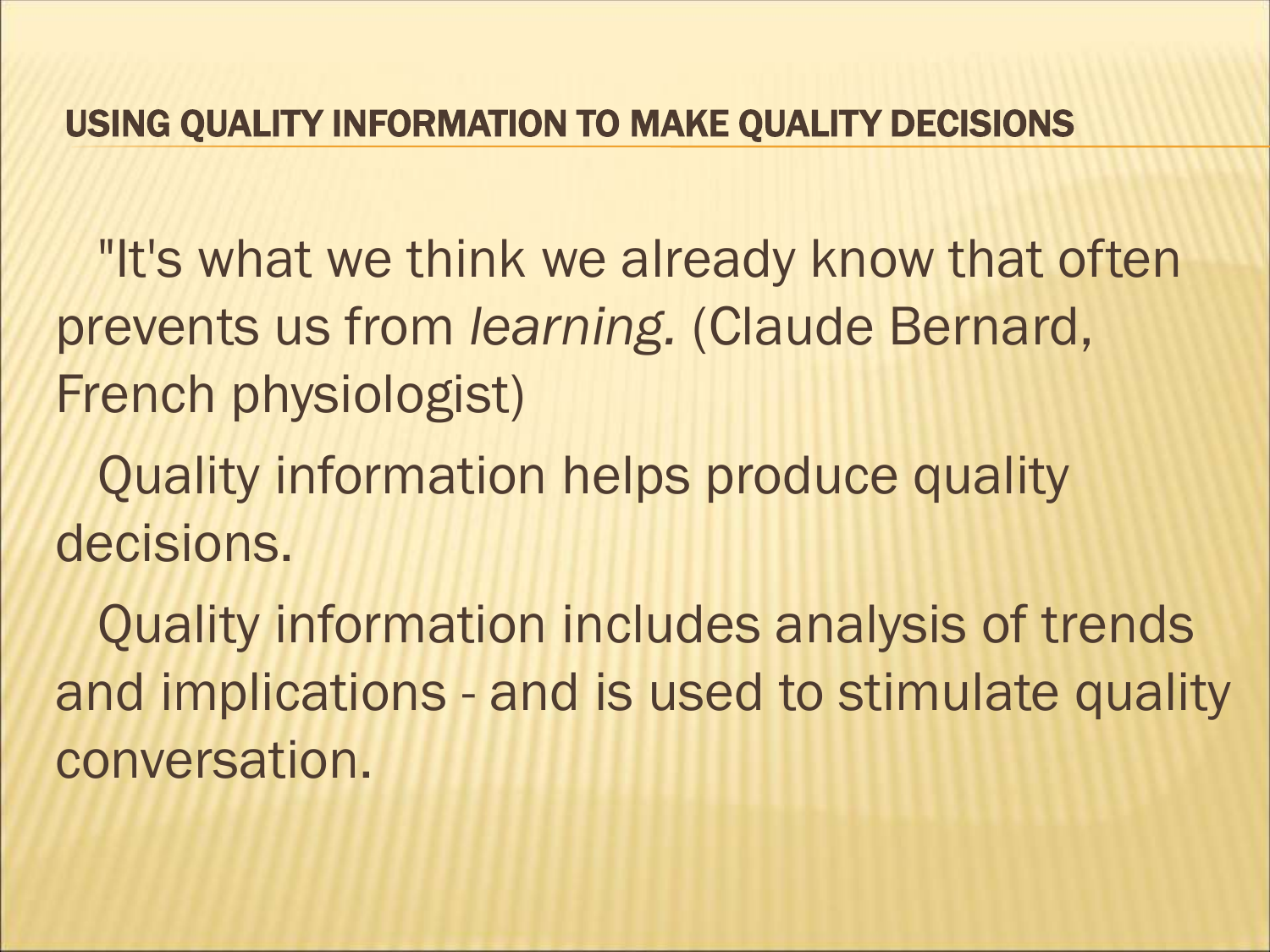#### USING QUALITY INFORMATION TO MAKE QUALITY DECISIONS

What kind of information does your nonprofit need to support good strategic planning? Where will you find this information?

External trends / issues: global, demographic, social, work / workplace, science and technology, economic, business, government and regulation

Mission / program: community needs assessment, review of similar nonprofits

Capacity of your nonprofit: governance, management, fund development, marketing / communications, planning, etc.Securing information to make quality decisions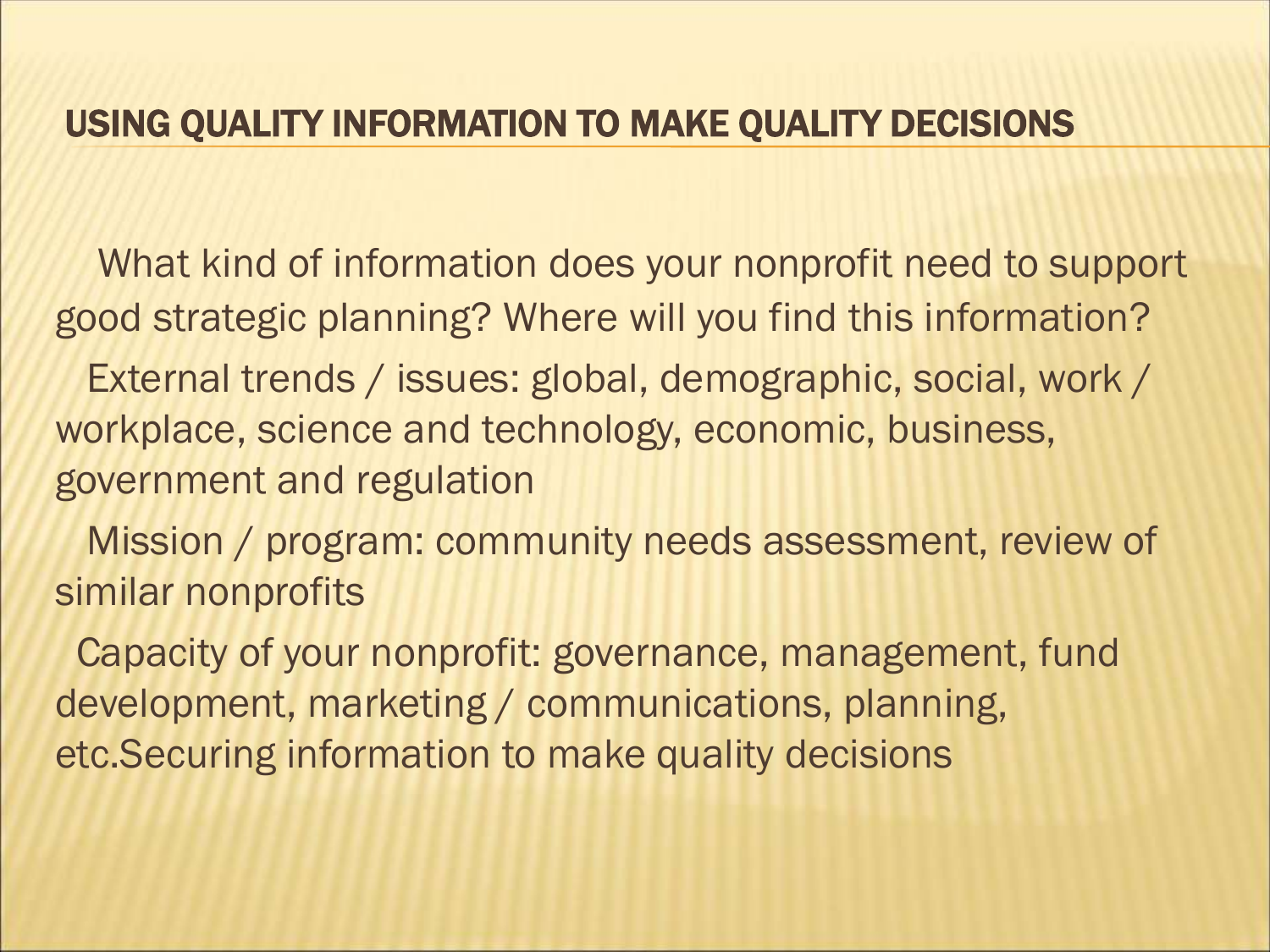"Everything will turn out all right - unless something unforeseen crops up." *(Samuel Beckett)*

Clarify your organization's values. Values set the framework for planning and all of your work. (The challenge is to live the values.)

Conduct a SWOT analysis (internal strengths and weaknesses, and external opportunities and threats). This helps you decide what kind of information you should gather to support the planning process.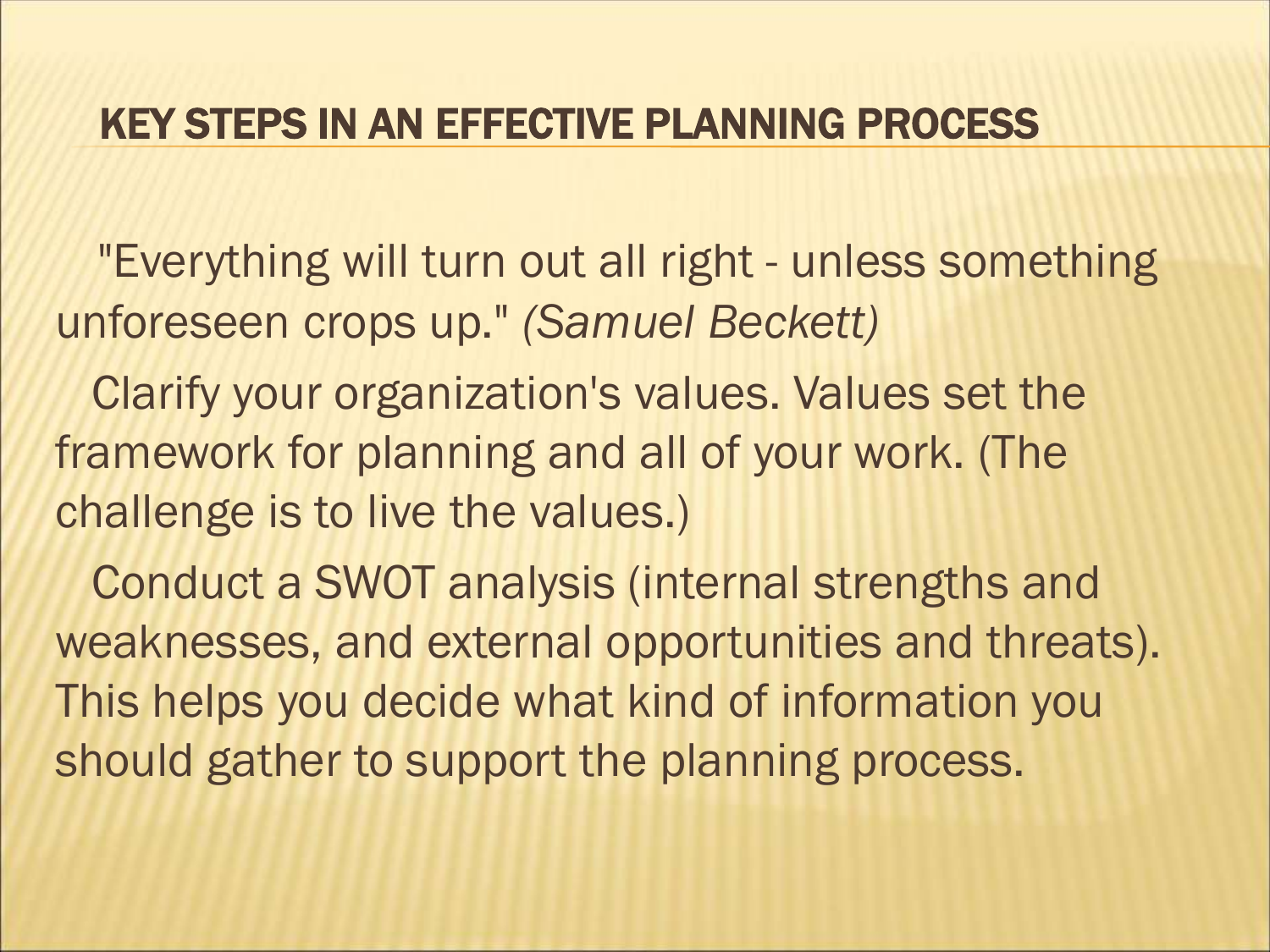Collect and analyze the information. Identify the themes. Prepare a summary that is reviewed by all participants who attend the decision-making retreat.

- Convene your decision-making retreat.
- Who should attend your organization's retreat?
- At the retreat, discuss the implications of the compiled information. Talk about learning and change.
- Define your vision and priorities for the future.
- Provide a summary of decisions made at the retreat to all retreat participants.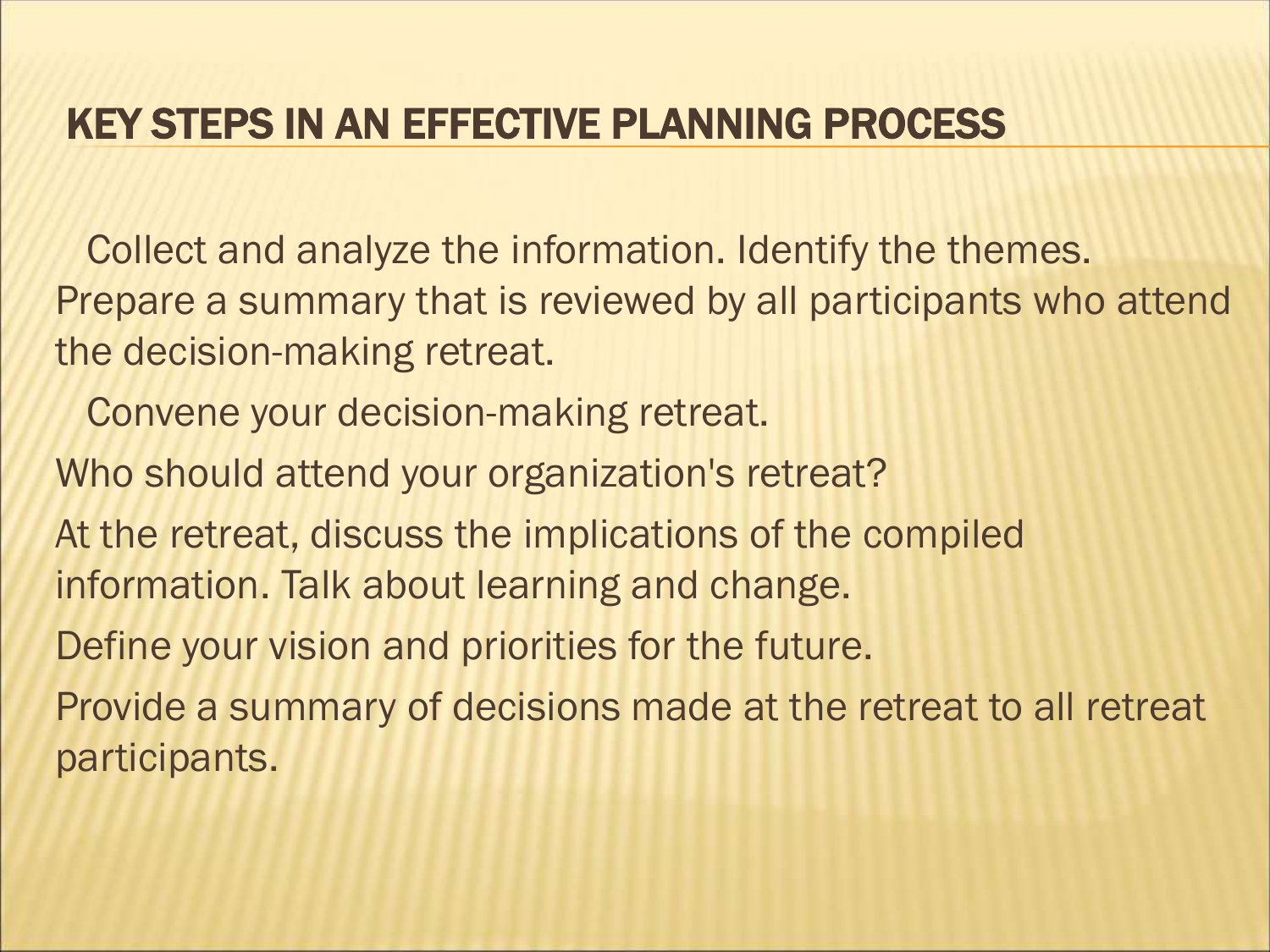Based on the decisions made at the retreat, draft the vision and goals. Then outline the strategies to move from today to the future that your organization wants.

Review your mission and make adjustments if necessary. Remember: Your organization must be relevant - or it should go out of business.

Draft the multi-year strategic plan. Secure formal approval, typically from the board.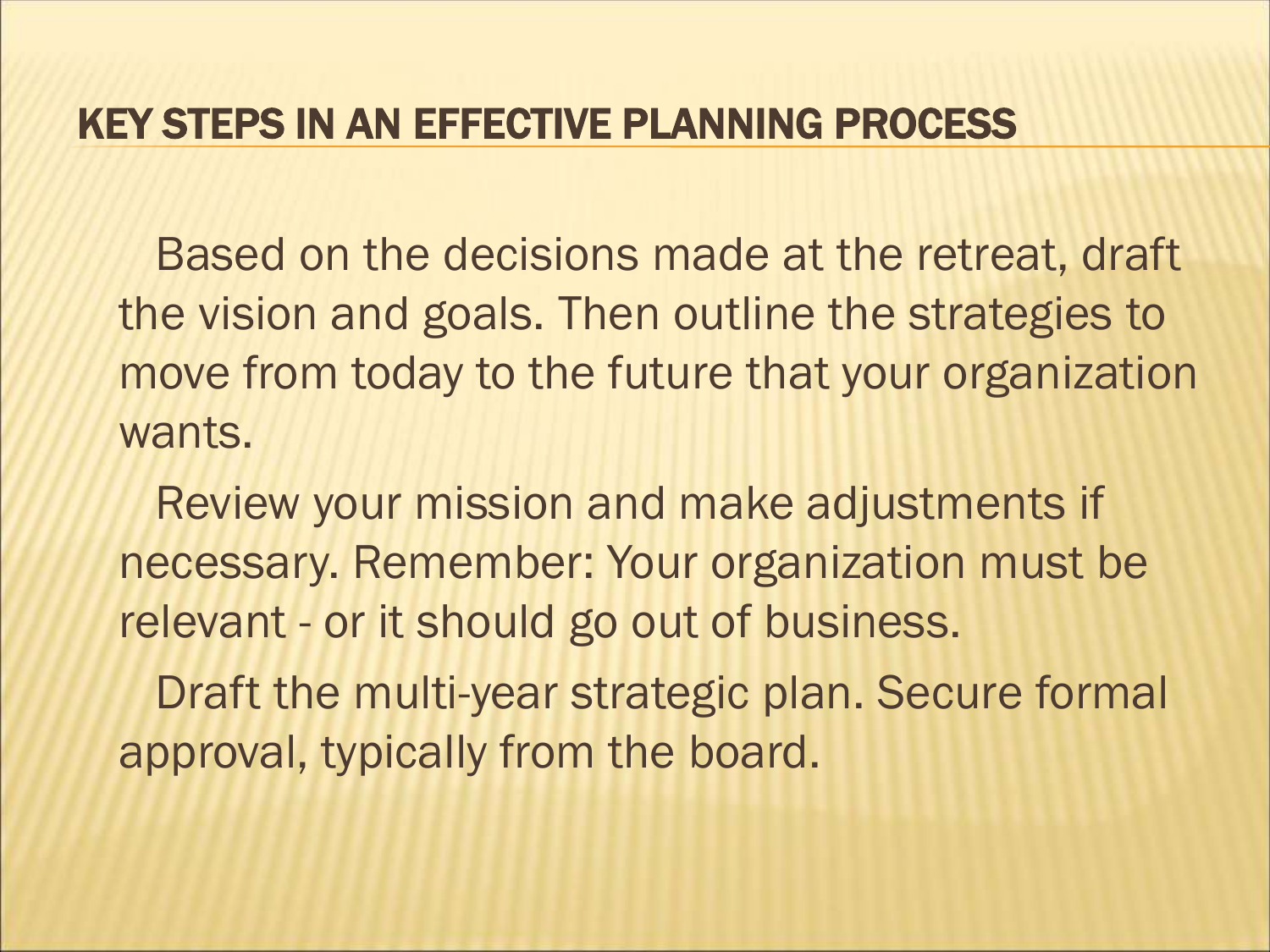A quick tip: Throughout the planning process, provide regular updates to your key constituencies.

Remember: You want to build understanding and ownership.

Implement the plan.

Monitor progress. Use the multi-year strategic plan to establish annual priorities and budget.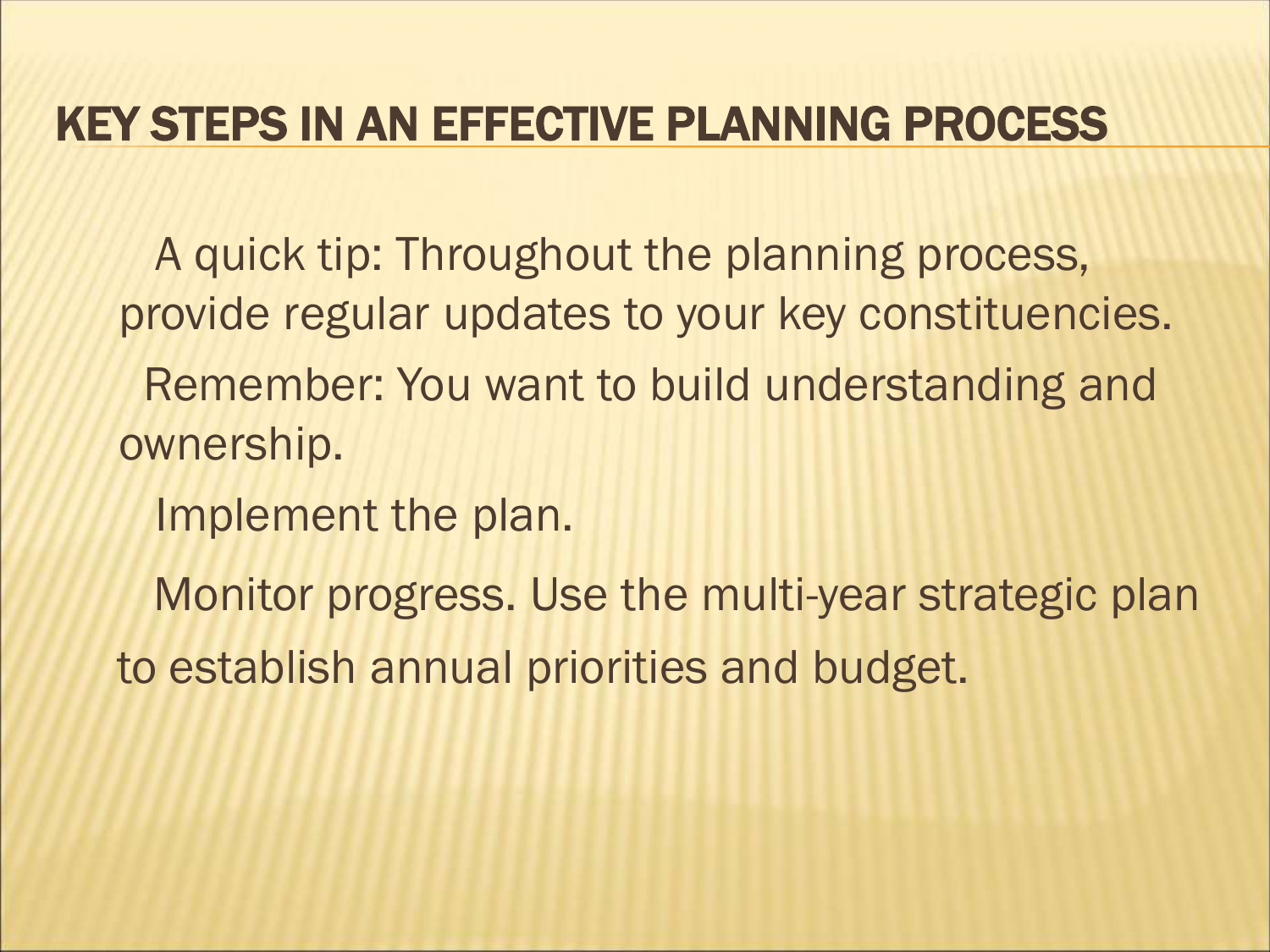As necessary, adjust the plan. But be careful. The plan provides your framework. Flexibility is important because things change. But too much flexibility compromises the plan and the planning process.

Get ready to update and extend the plan.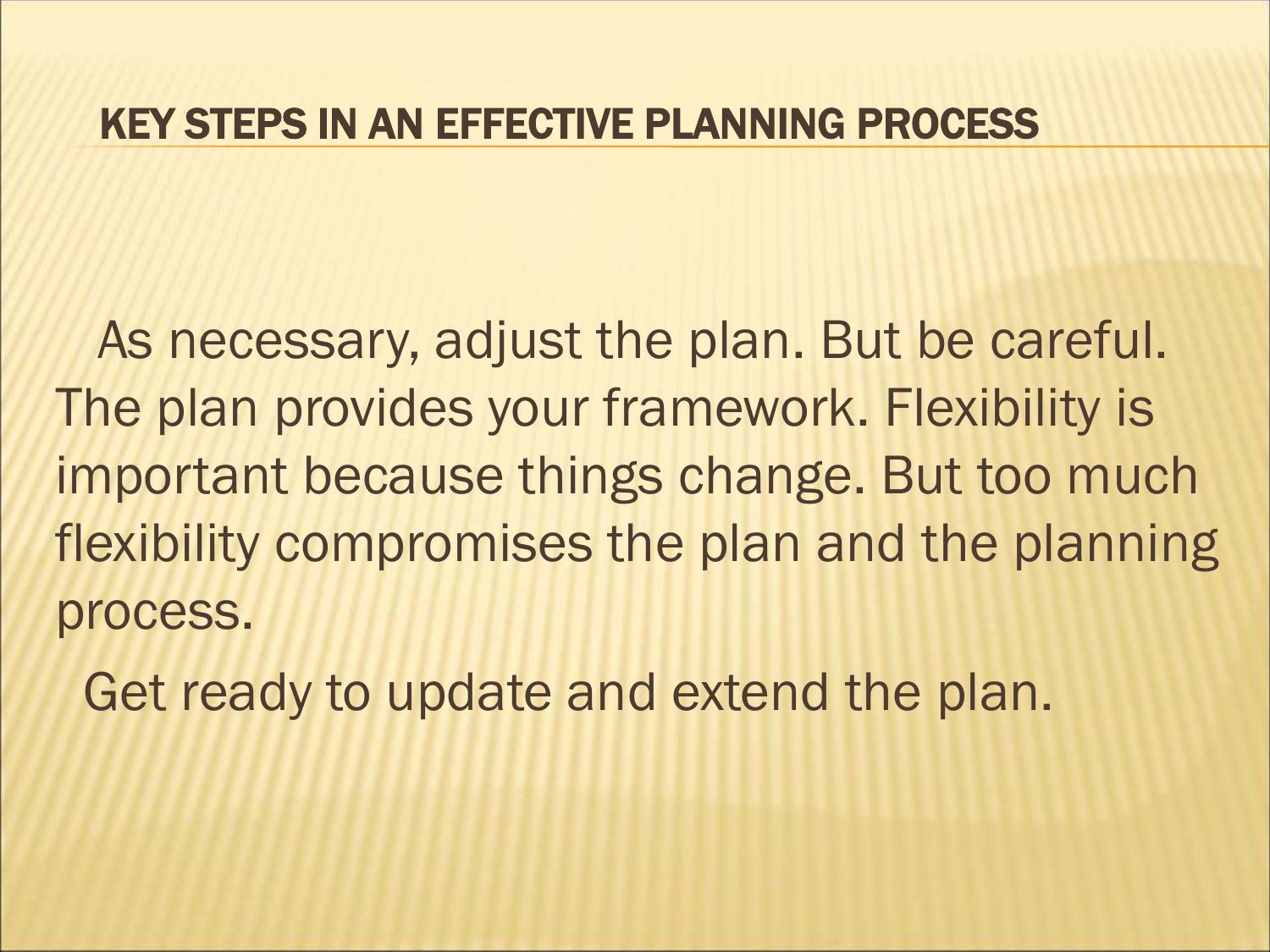#### CHALLENGES TO STRATEGIC PLANNING PROCESS

"It will not do to leave a live dragon out of your plan if you live near one." *(JRR Tolkien, The Hobbit)*

Sometimes organizations ignore critical issues the "elephants in the room" or "the skeletons in the closet." Why? Fear of conflict. Inadequate self-reflection to identify the most difficult issues. Reluctance on the part of certain individuals to discuss the issues and reluctance on the part of others to demand dialogue.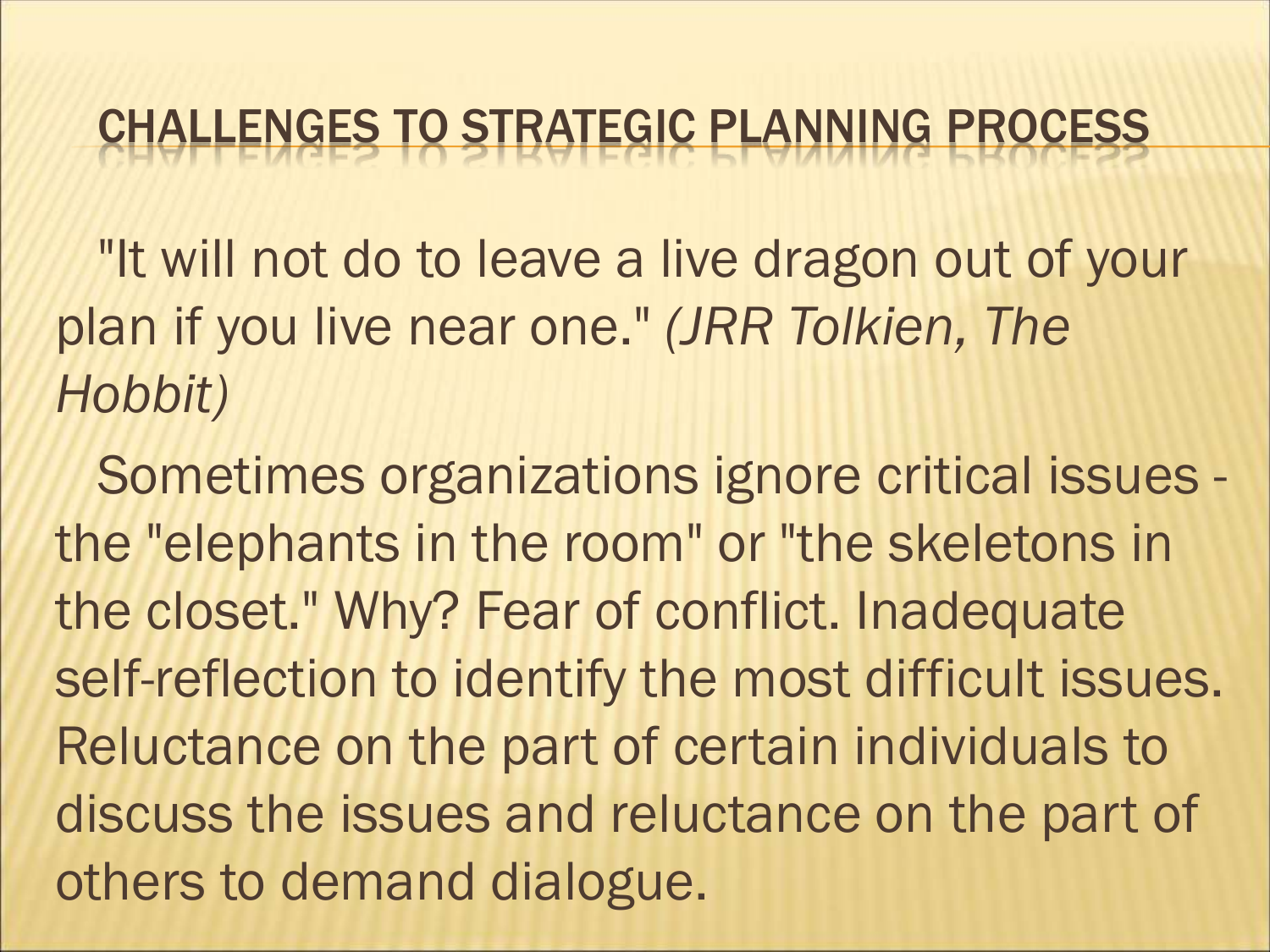#### CHALLENGES TO STRATEGIC PLANNING PROCESS

Your organization may not be very good at questioning and dialogue.

What challenges might you face and how will you overcome them?

"There is nothing more difficult to carry out, nor more doubtful of success, nor more dangerous to handle, than to initiate a new order of things." *(Machiavelli)*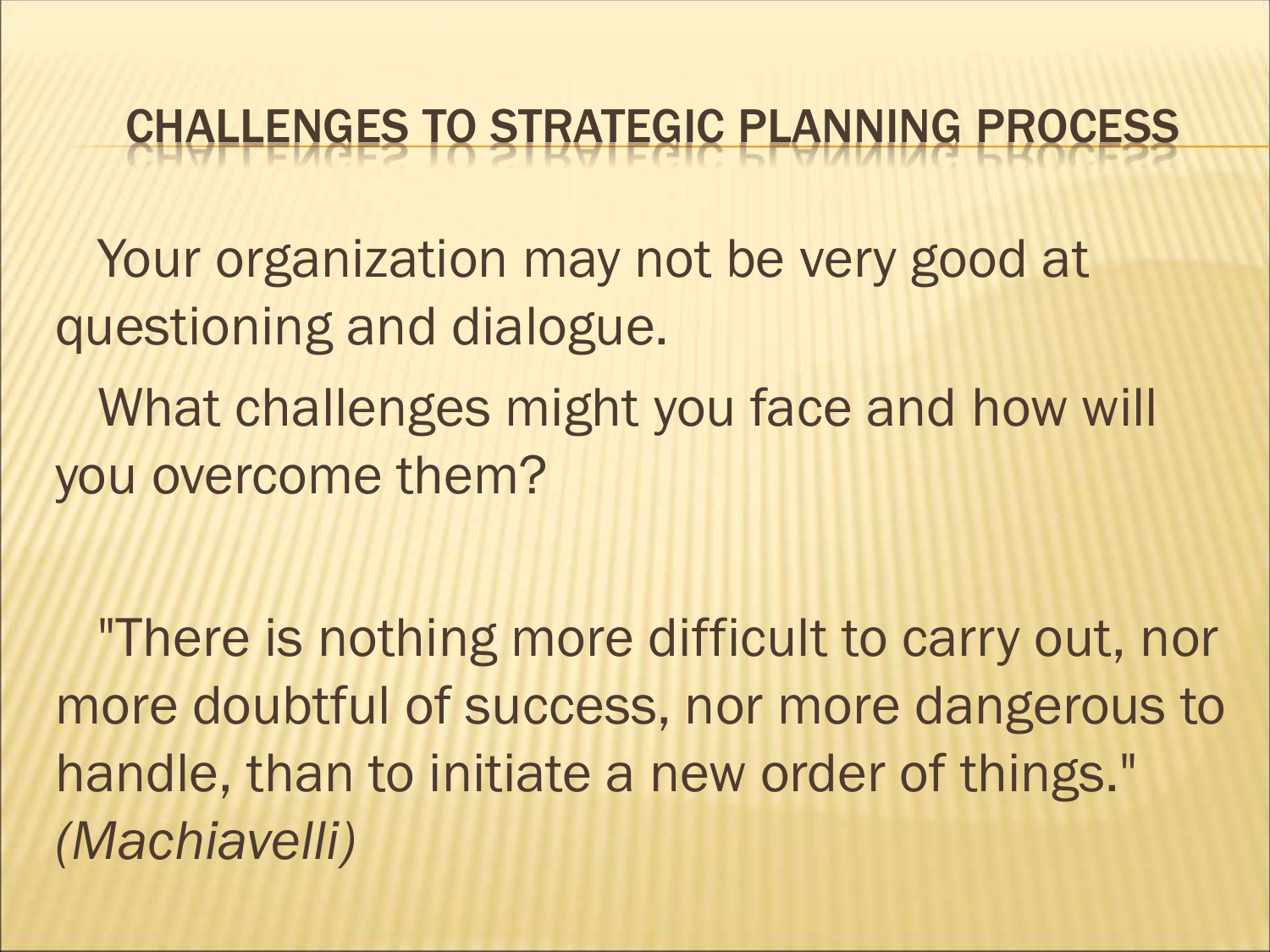Produces shared vision and direction of your organization and define how to get there.

- **\*Test validity of your mission and** perhaps recommend adjustments or major change.
- Define your direction.
- \*Decide priorities and set limits.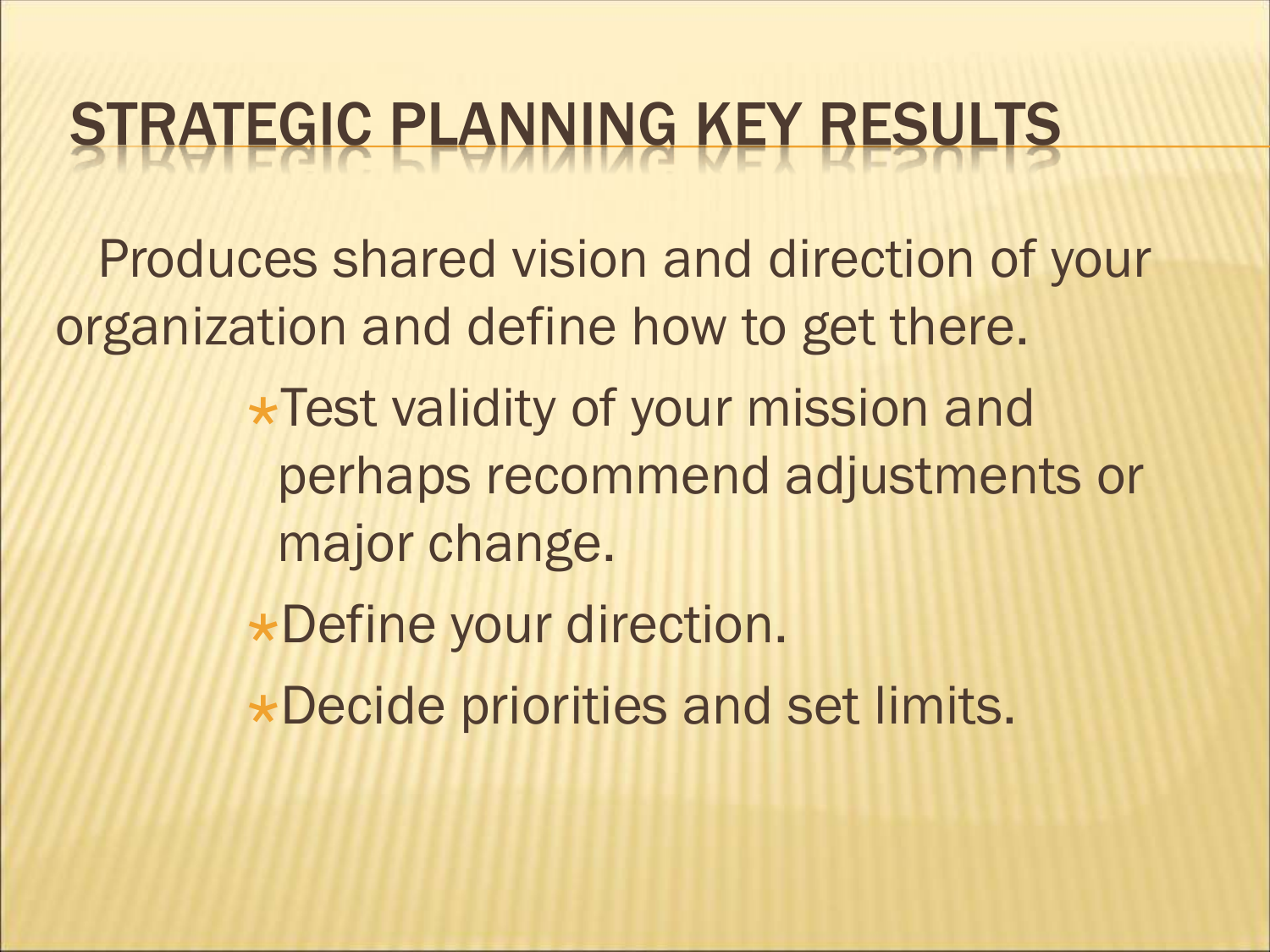Justifies your organization's existence in the community and clarify your organization's position in the marketplace.

**\* Assess community needs.** 

- $\star$  Identify responses to meet those needs and gaps in meeting those needs so that your organization can choose what it will be and do.
- $\star$  Examine institutional capacity and capability to meet the needs.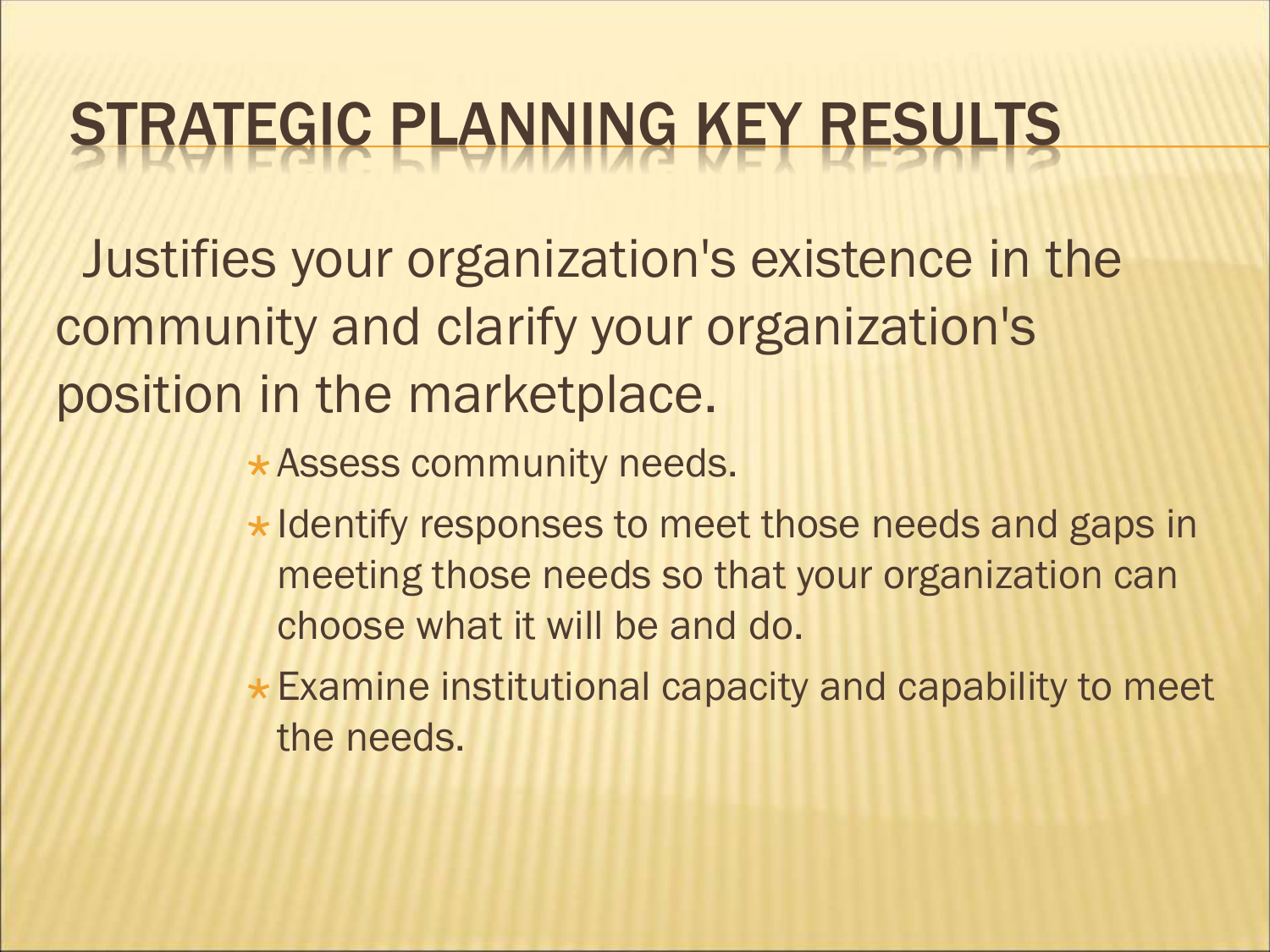Identifies constituents and build stronger relationships with them.

 $\star$ Identify new constituents.

**\*Bring current constituents closer to the** organization.

Build constituent understanding of community needs and your organization's response.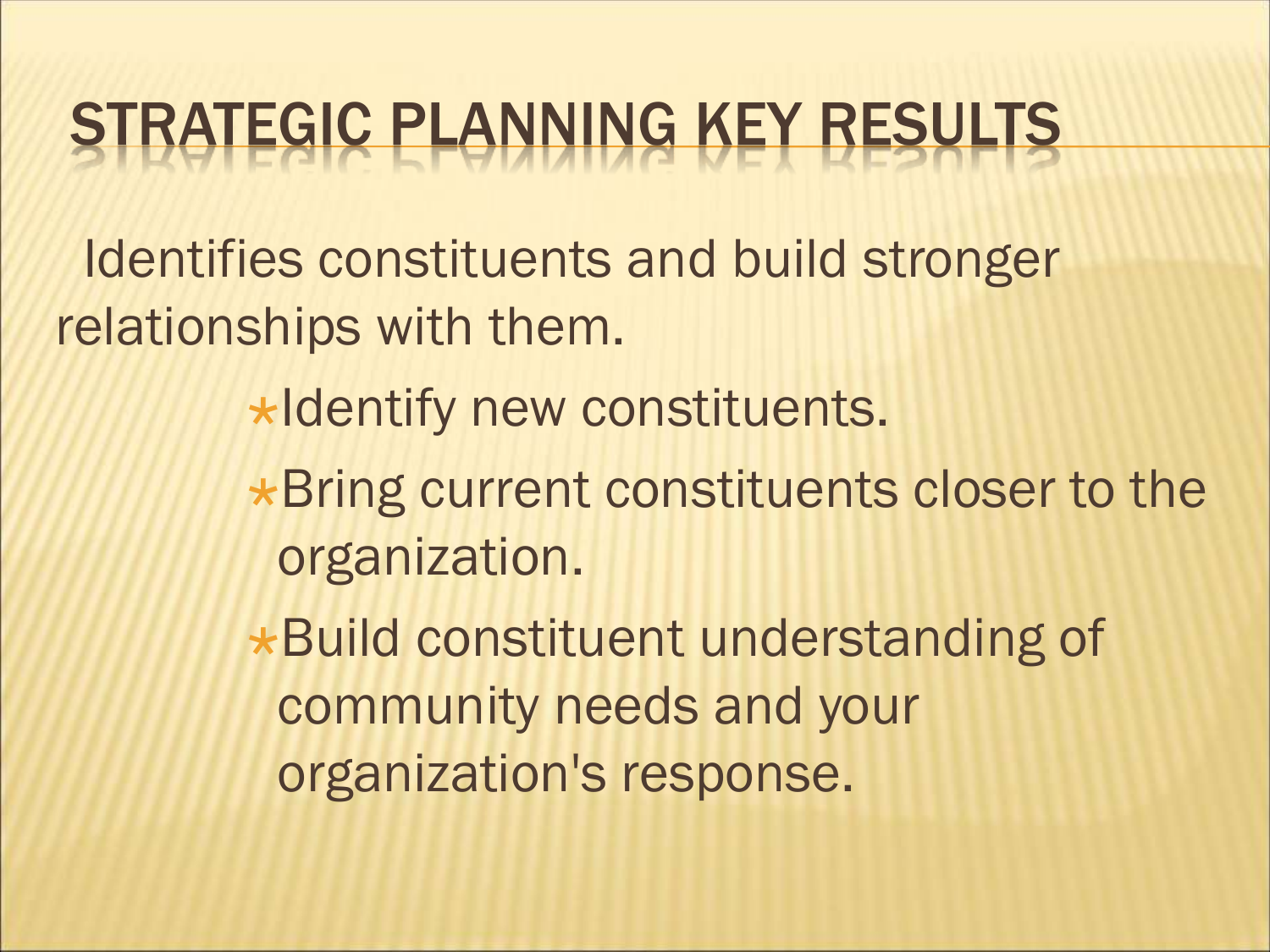Builds an aligned, cohesive organization.

- \* Engage the hearts and minds of those closest to the organization.
- $\star$  Produce positive experiences for participants.
- **\* Foster shared vision, ownership, and teamwork.**
- $\star$  Bring key constituents closer together and give permission for others to move on.
- \* Mobilize people for investment of time, money, and action.
- \* Clarify roles and relationships and distribute workload.
- \* Build cross-functional bridges.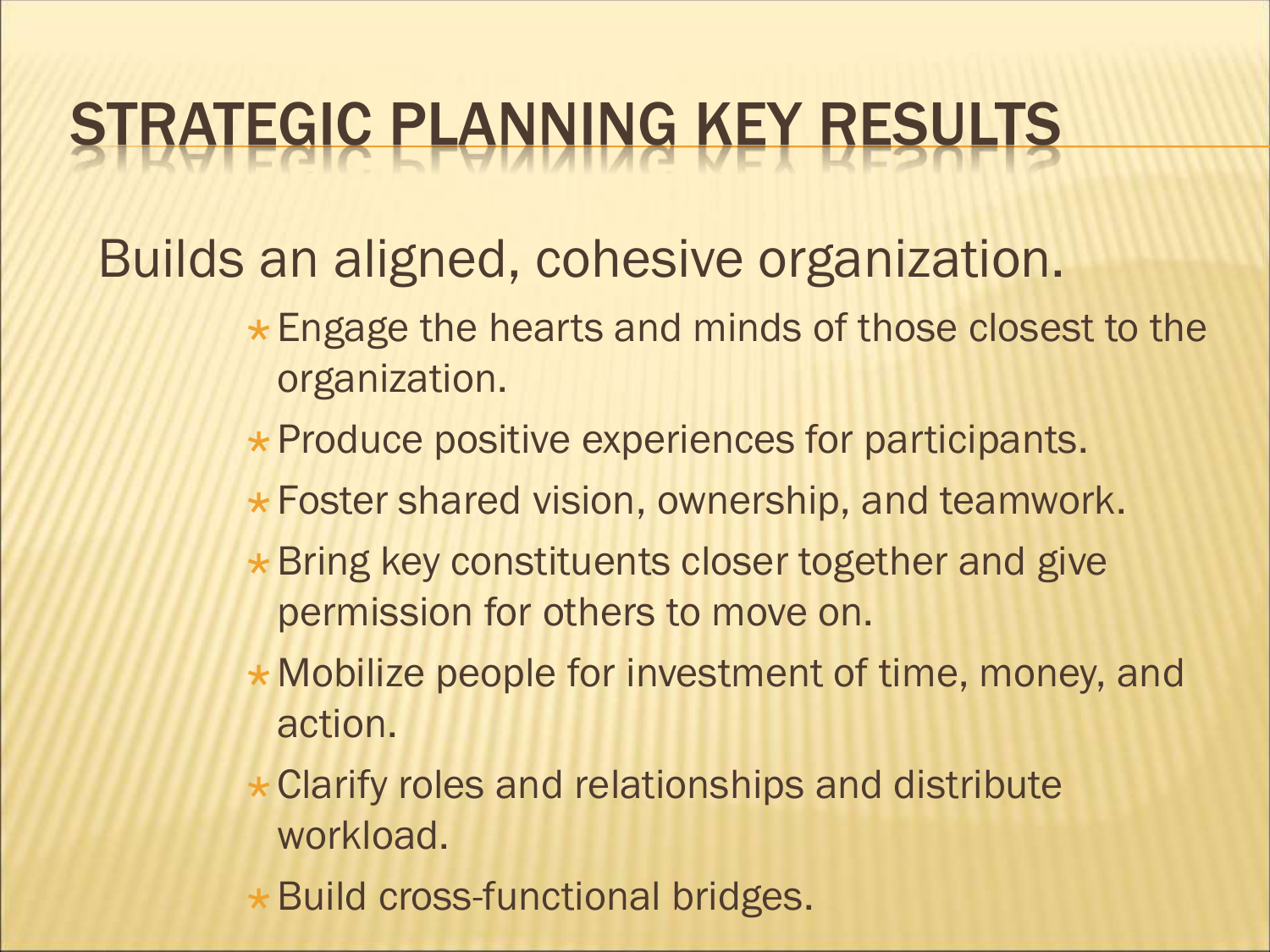#### Builds a learning organization.

- \* Encourage pluralism and diversity.
- \* Develop individual and team skills.
- **\* Foster flexibility within a general direction.**
- Encourage critical thinking and creativity.
- \* Enable the organization to use its strengths for comparative advantage and to mobilize against threats.
- \* Develop capacity to detect and respond to changes in the internal and external environments.
- \* Create a forum for conversation, dialogue, and improved consensus decision-making.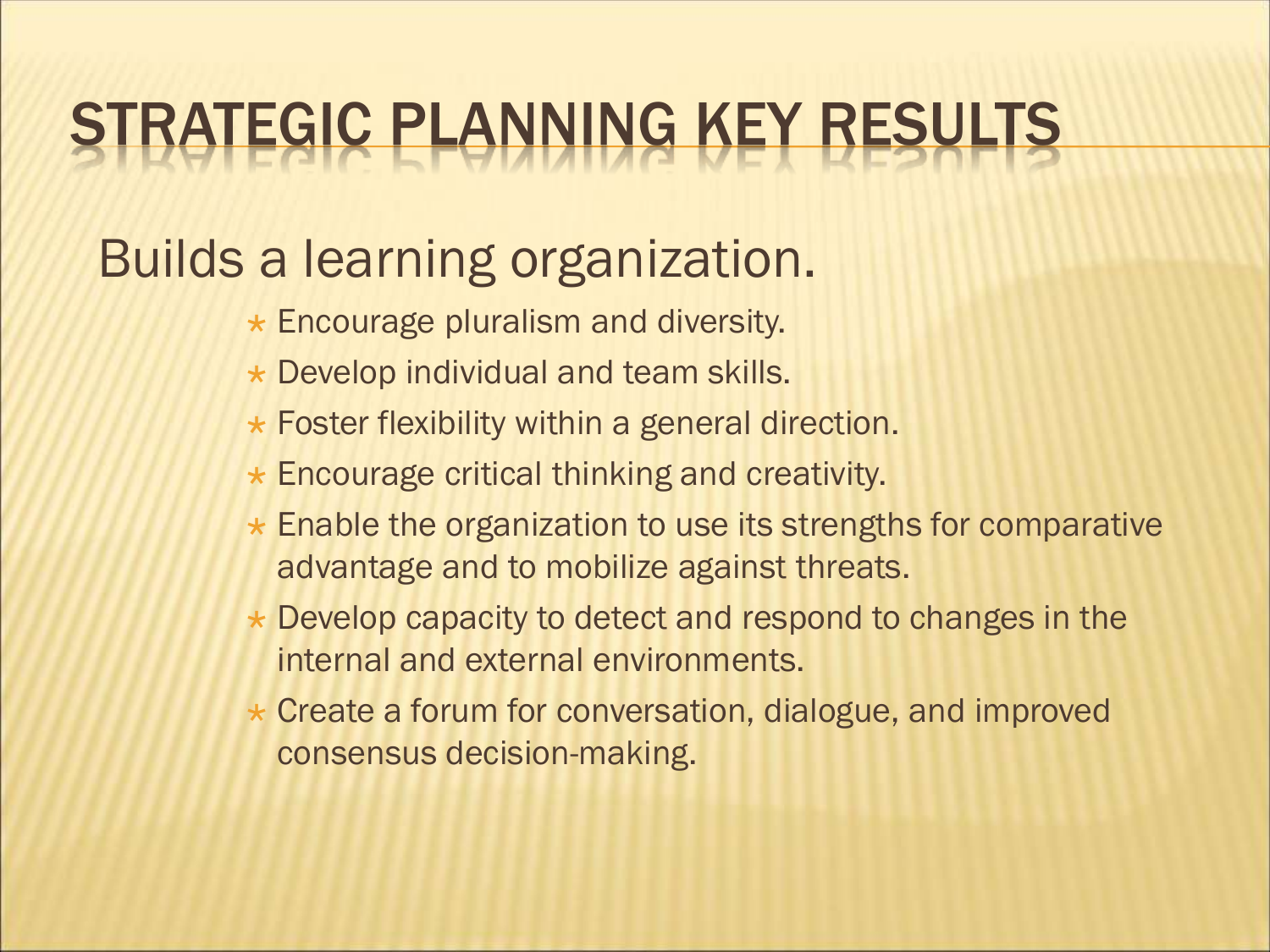Identifies cost of doing business and income sources.

Justify fund development and create case for support.

- Sets benchmarks for success.
	- $\star$  Define accountability.
	- \* Outline criteria for success and evaluation process.
	- Establish general time frames.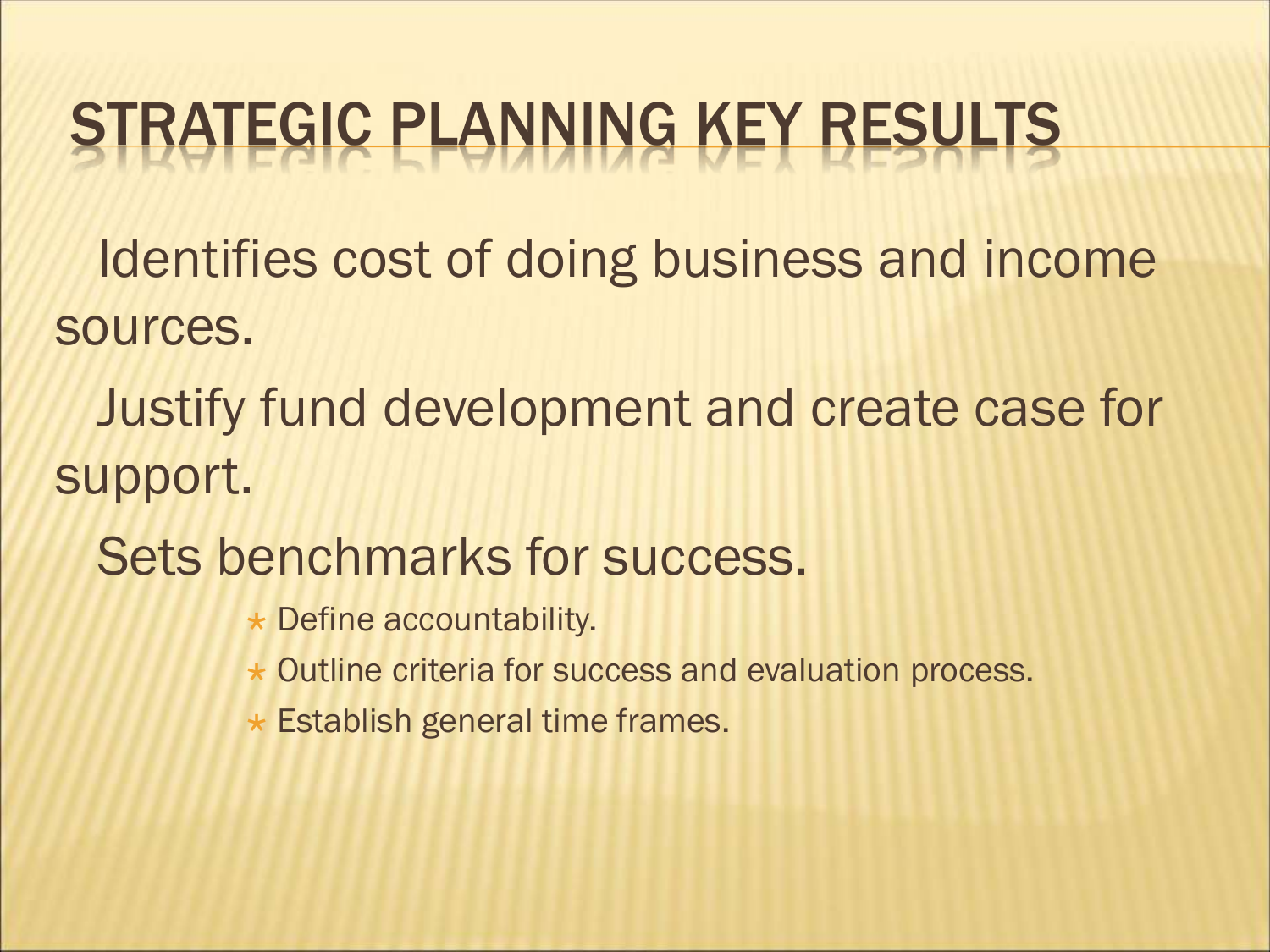Produces the best planning process and written plan.

> **\*Create a visionary guide and practical** governance and management tool.

Guide annual work plans and budgeting for staff, board, and volunteers.

Assign responsibility.

×

Support staff and board assessment.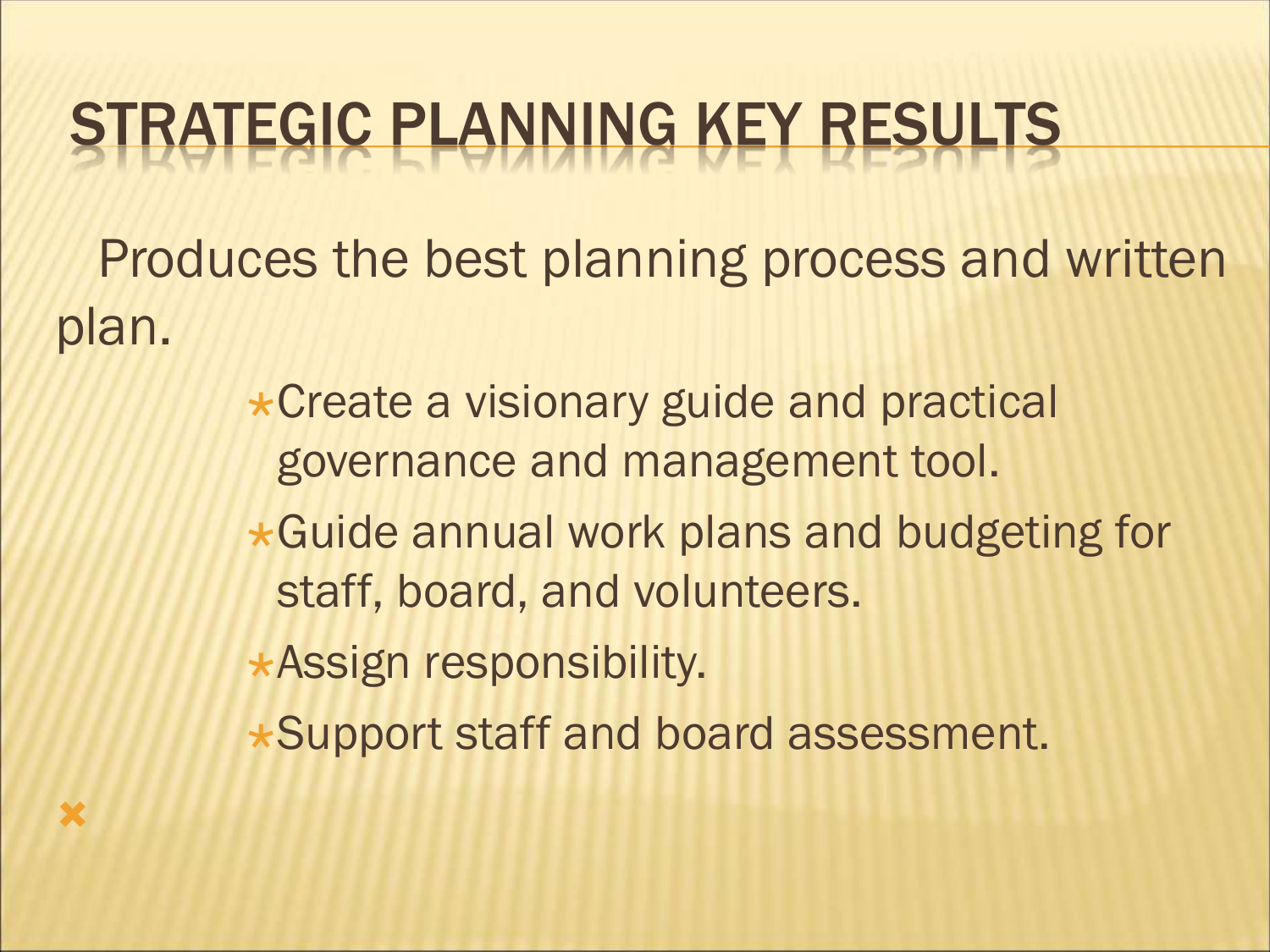#### STEPS IN THE STRATEGIC PLANNING PROCESS

1.Formally agree to do planning. (The board must take this action and the CEO must be the leader.)

2.Engage key constituents in the planning process.

3.Get ready to plan.

4.Launch the process with board, staff, and planning committee.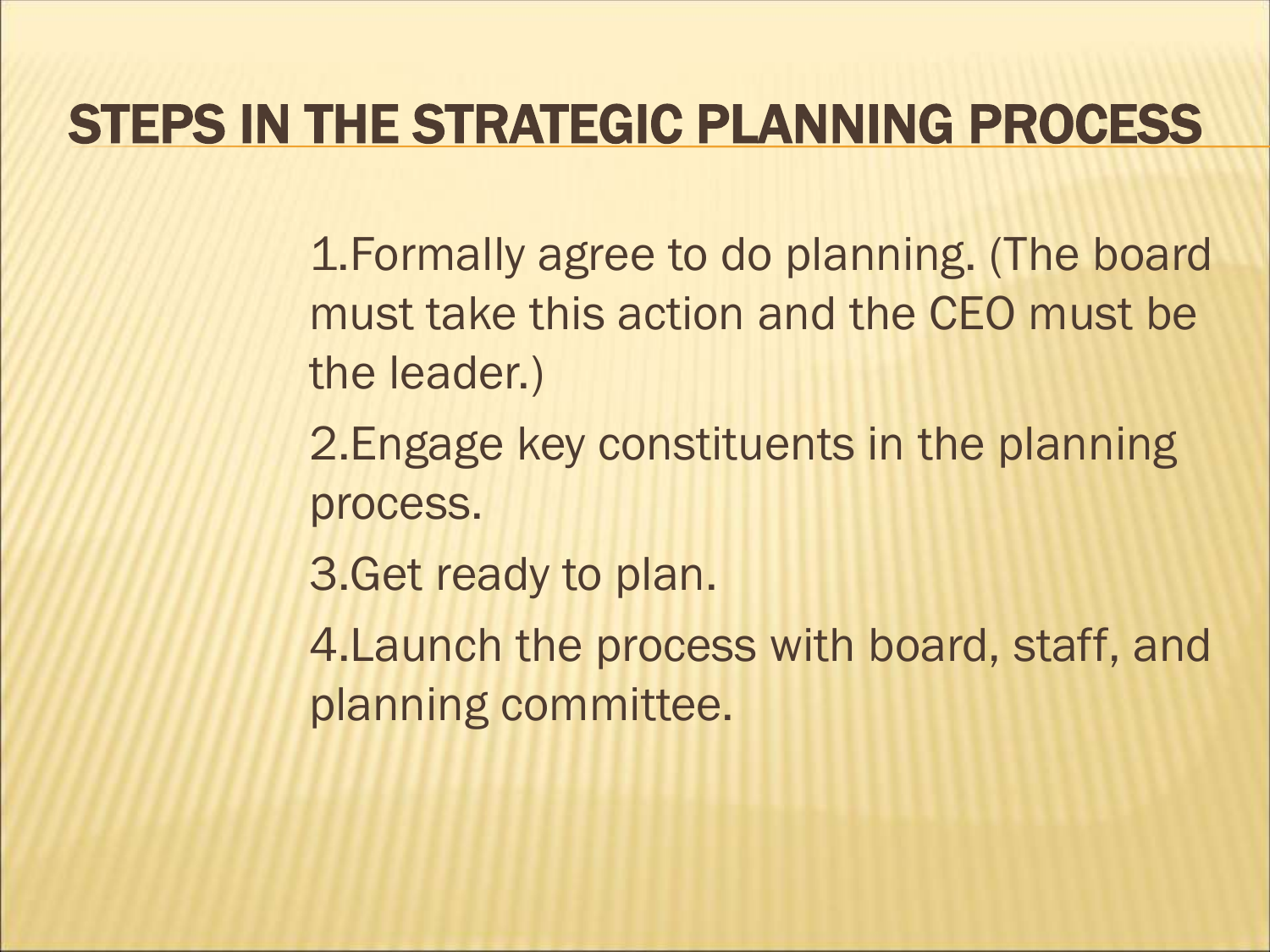#### STEPS IN THE STRATEGIC PLANNING PROCESS

5.Design the planning process, develop the market research outline, and conduct the research.

6.Articulate (or review) values.

7.Tabulate research results, analyze findings, and prepare findings report. 8.Design the decision-making process. 9.Discuss findings and determine implications.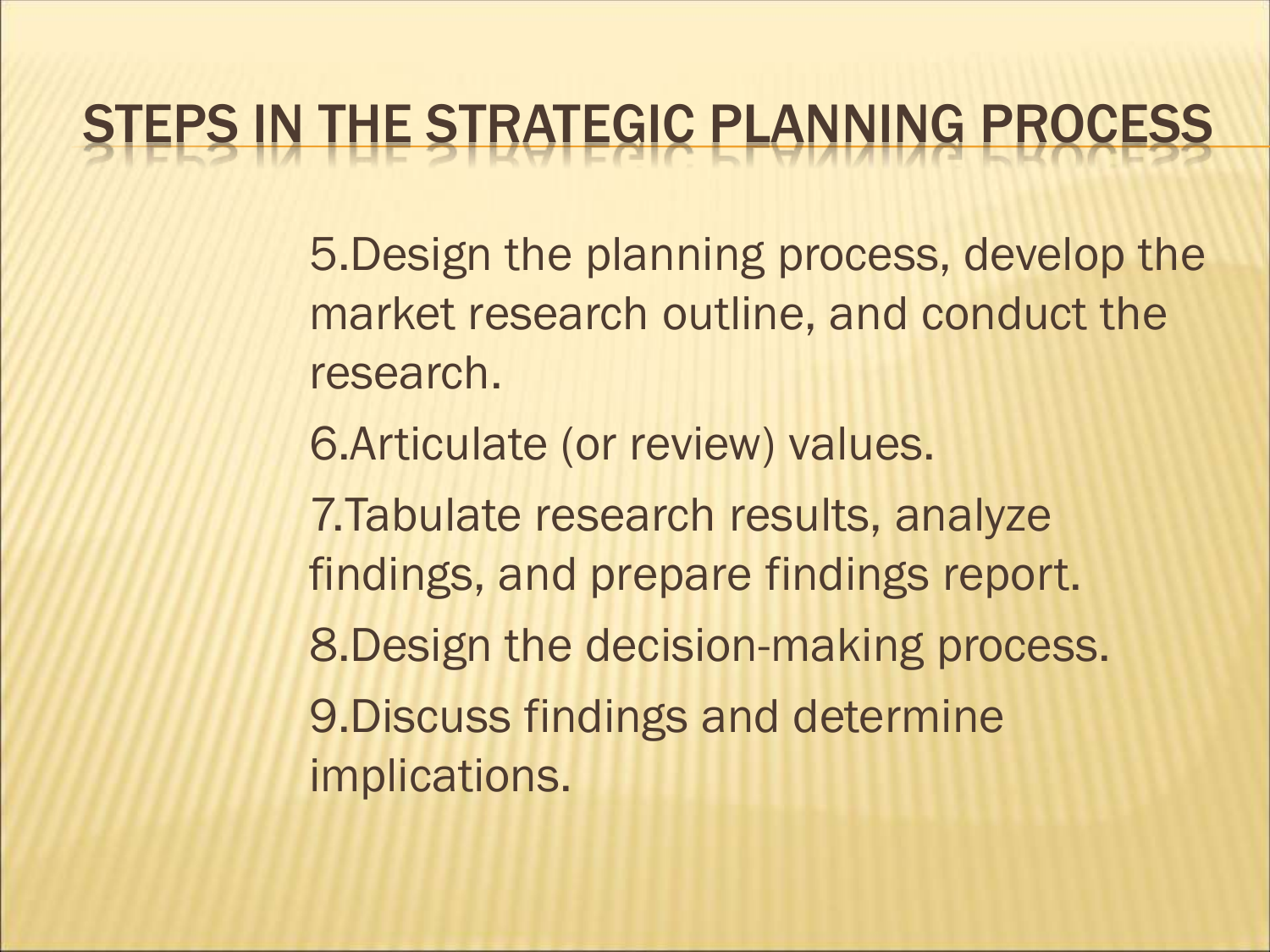#### STEPS IN STRATEGIC PLANNING PROCESS

10.Determine direction (or vision or priorities).

- 11.Review (and possibly adjust) mission.
- 12.Determine goals and strategies.
- 13.Identify core competencies and supporting structure.
- 14.Establish benchmarks for success (also called key performance measures).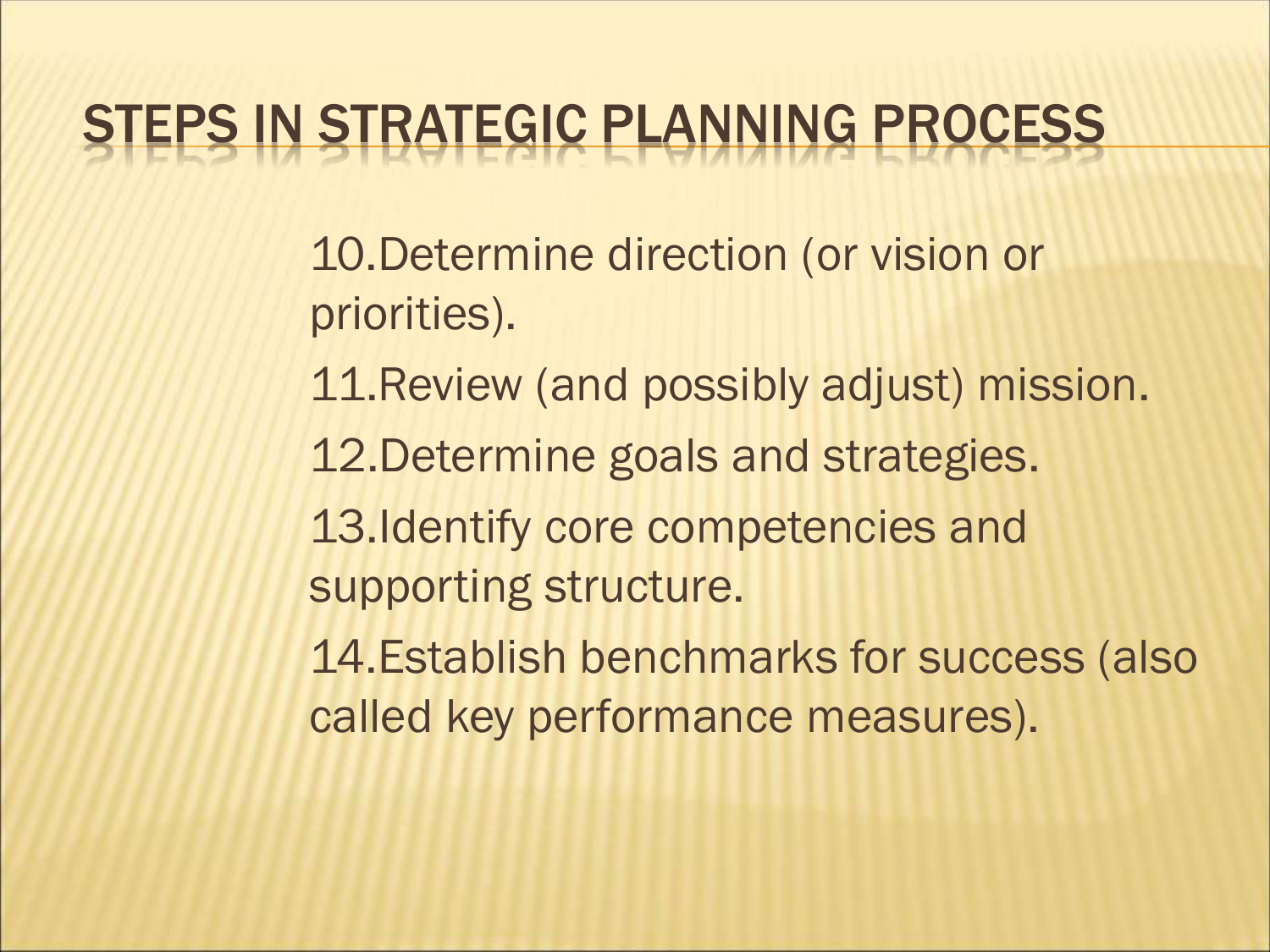#### STEPS IN STRATEGIC PLANNING PROCESS

15.Assign time frames and entities responsible for strategies.

- 16.Project costs and income sources.
- 17.Outline process to monitor progress of plan, evaluate performance, and extend plan for subsequent years.

18.Write the multi-year strategic plan, review, and adopt.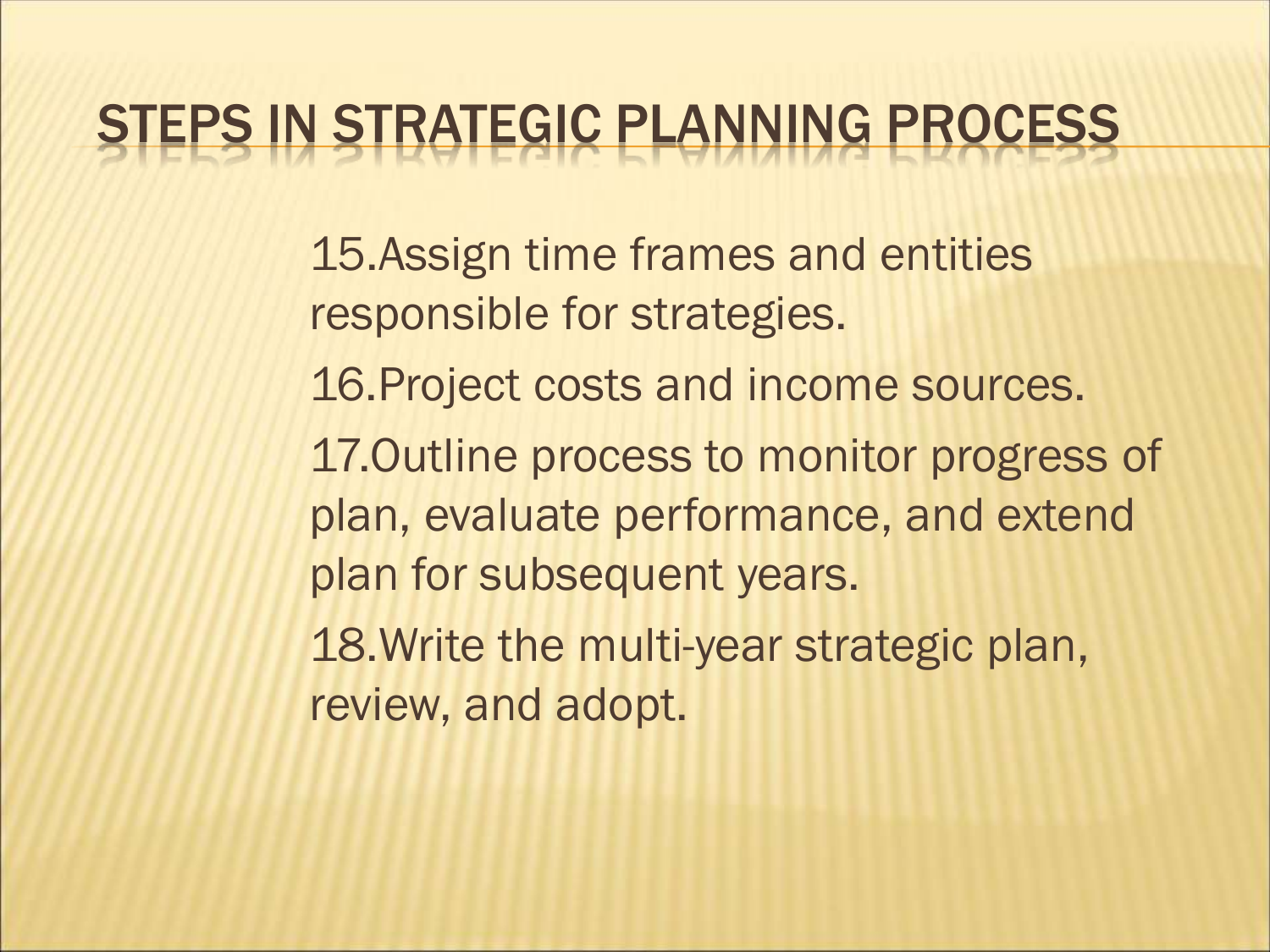#### TEPS IN STRATEGIC PLANNING PROCESS

19.Annually review progress of the plan and identify priorities for the fiscal year, based on the multi-year plan. Then develop your annual budget.

20.Translate the plan into personal commitment. For example, include progress on the plan as part of staff performance appraisal.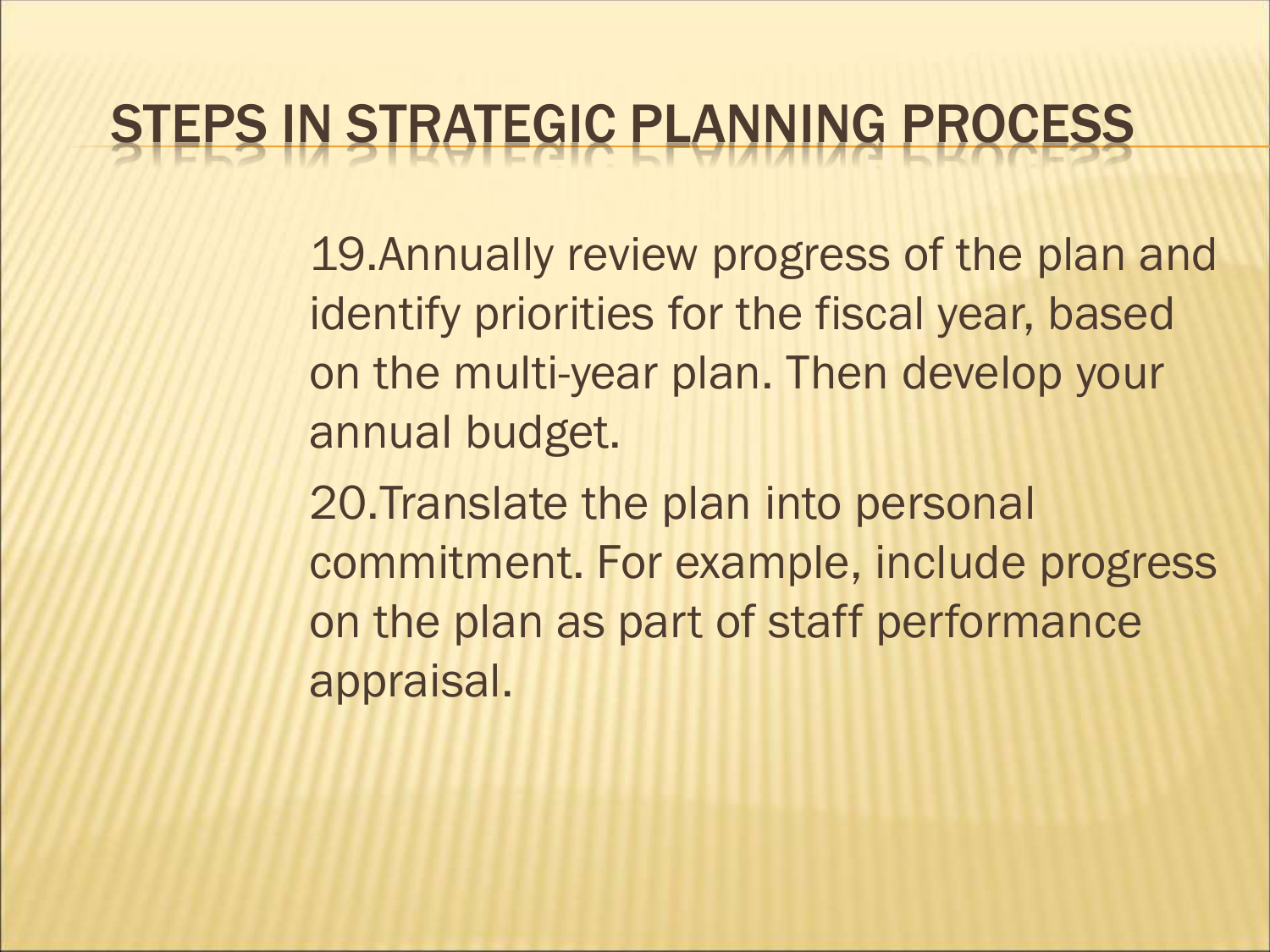1. Organization's name, contact information, and date the plan was adopted by the board.

2. Brief history of the organization plus a description of why you decided to do planning. You might also wish to briefly describe the critical issues facing the organization.

3. Brief description of the planning process and the research methodology. The actual research results are presented as a separate information package, which is referred to in the final plan but not included.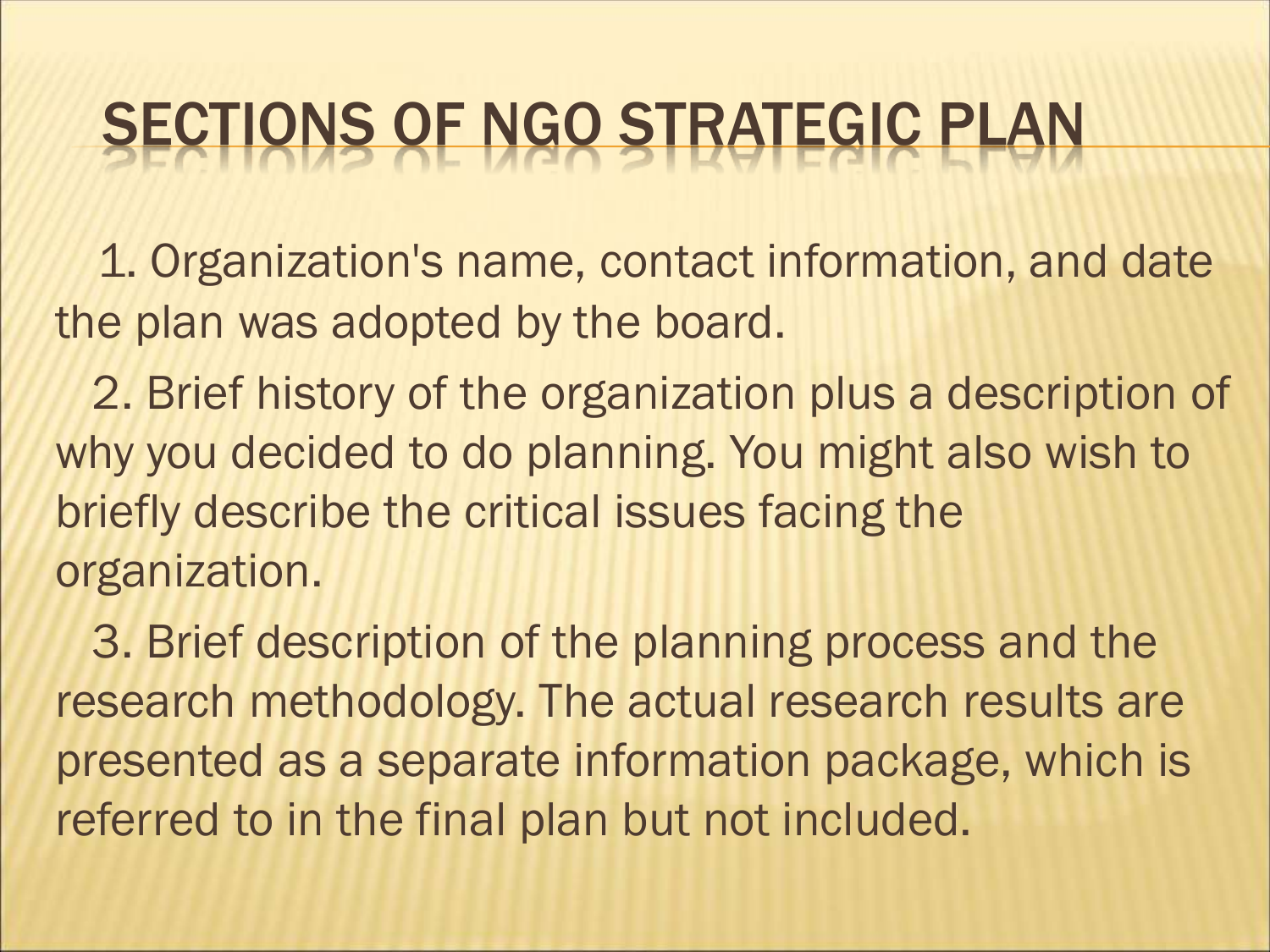4.Restatement (or revision) of mission.

5.Statement of values.

6.Description of vision for the future, your strategic direction.

7.Program and infrastructure goals.

8.Specific strategies, entities responsible and time frames to carry out each strategy. (Remember, this is not the staff or committee action plan. These are general strategies to achieve the overall goals.)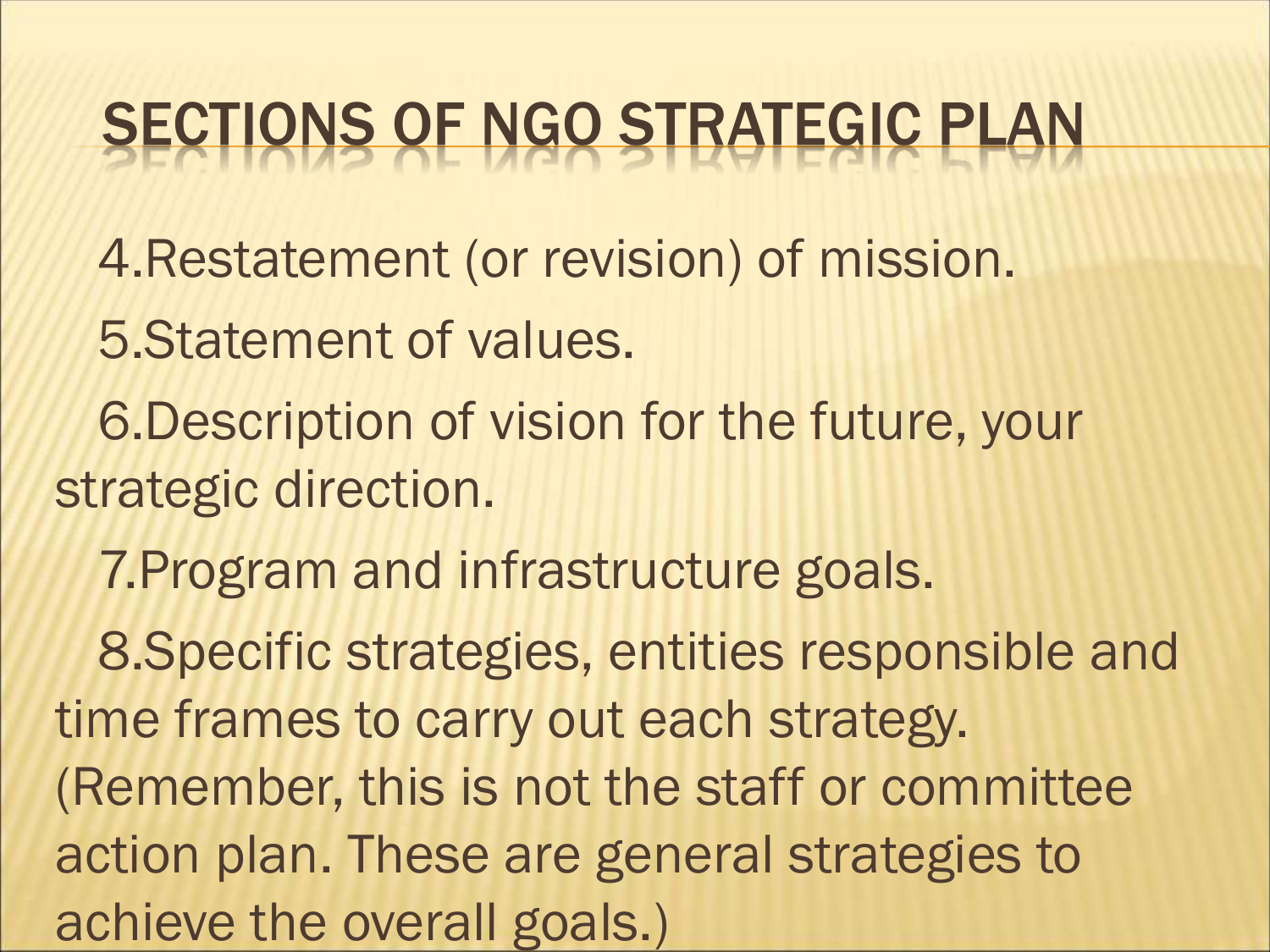9.Description of resources necessary including financing and staffing. For some organizations, it also may be useful to outline the core competencies required to achieve the vision.

10.Some organizations include within the plan, their benchmarks to measure when they have achieved their goals. Other organizations establish benchmarks on an annual basis, as a technique to focus priorities for each year.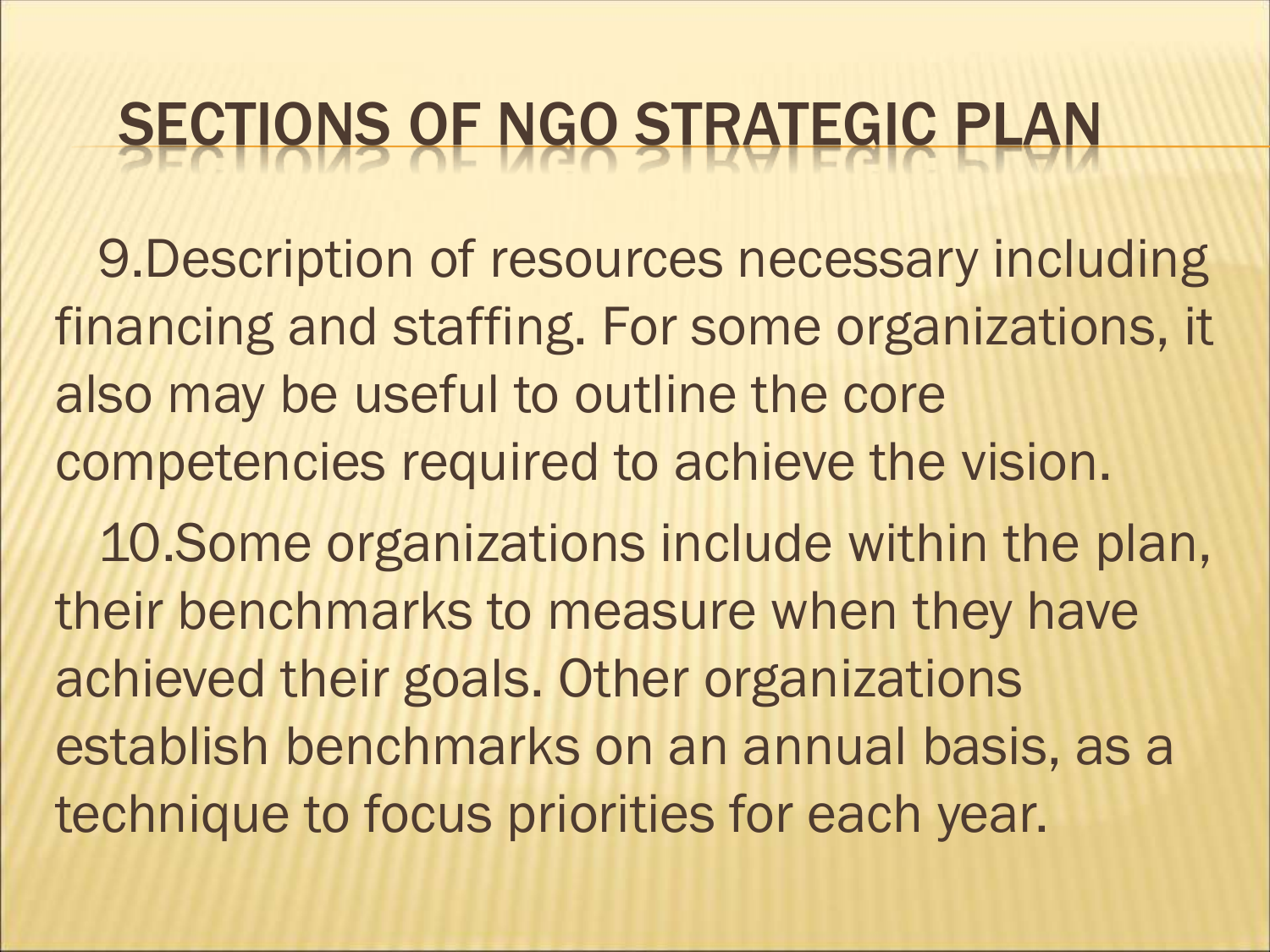11.Description of the financing for the plan. Some organizations prepare multi-year financial projections for the length of the plan. Other organizations write a narrative description of financing issues and then prepare a budget annually.

12.Description of how the plan will be monitored, performance evaluated, and the plan extended. (It may well be that the organization has not yet achieved its vision by the time the 3-5 year plan is concluded. The next plan would continue to work towards the same vision.)

13.Calendar of key dates / major timeframes, often done by quarter of a year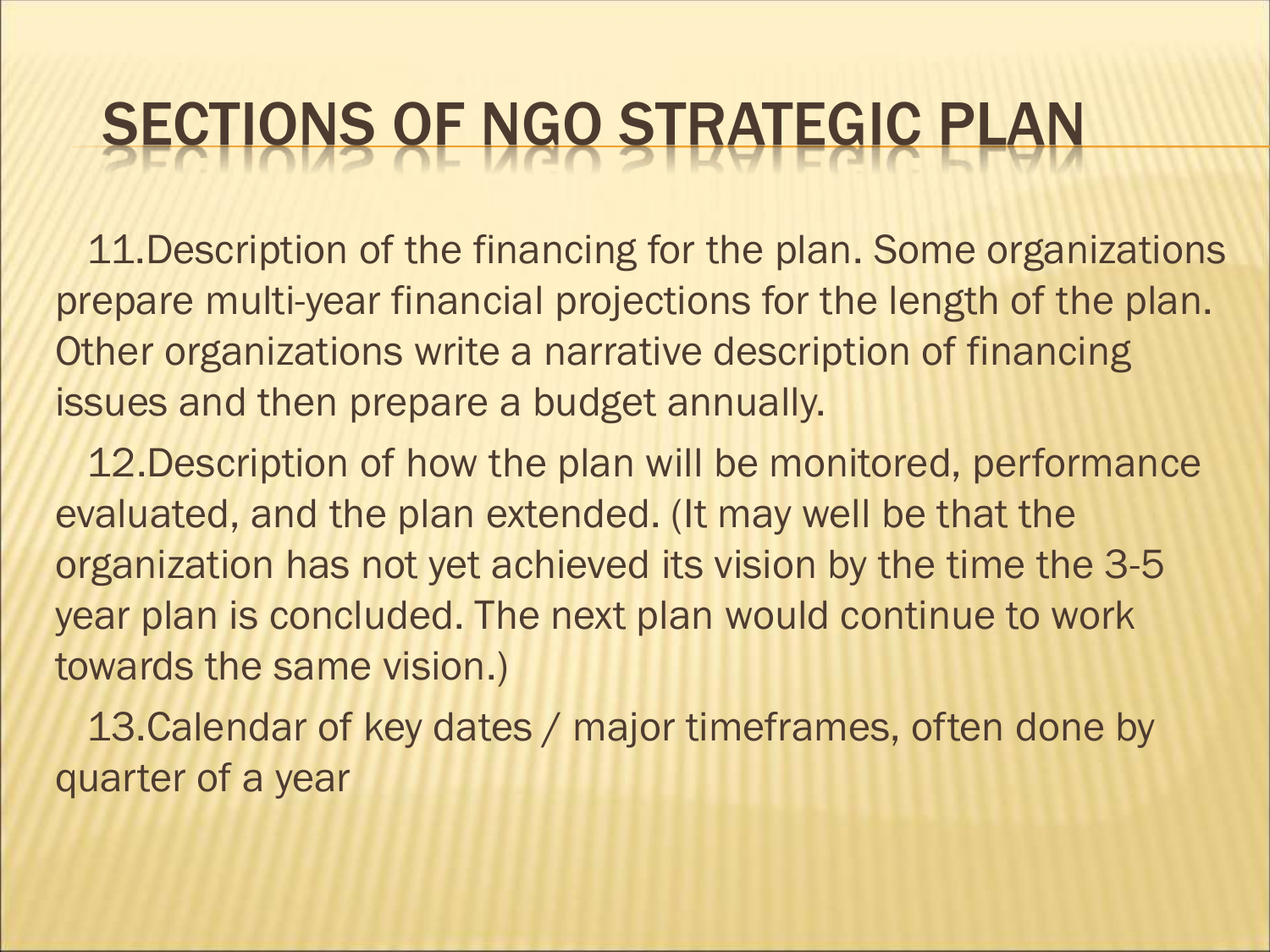# TIPS TO REMEMBER

Planning does NOT stop once you adopt a plan. Planning is an ongoing process of observing, assessing, asking questions, listening and learning. And changing. That's the way to do business if we want to survive.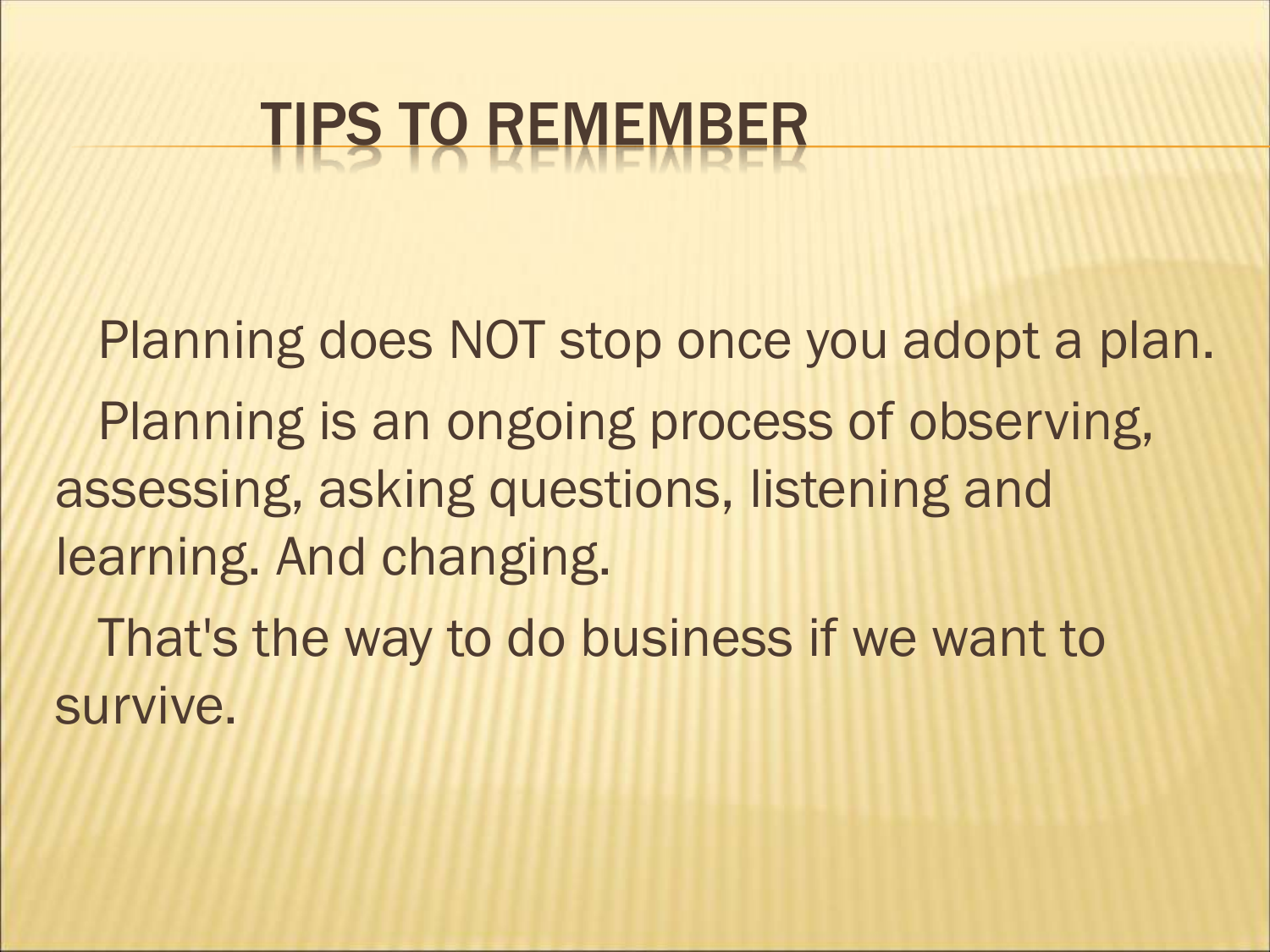# TIPS TO REMEMBER

Make the plan real.

Everyone - board, committees, staff - use the plan as the basis for discussion, decision-making, budgeting, and all activities.

Balance flexibility with holding our feet to the fire.

New opportunities and challenges may come up while we implement the plan.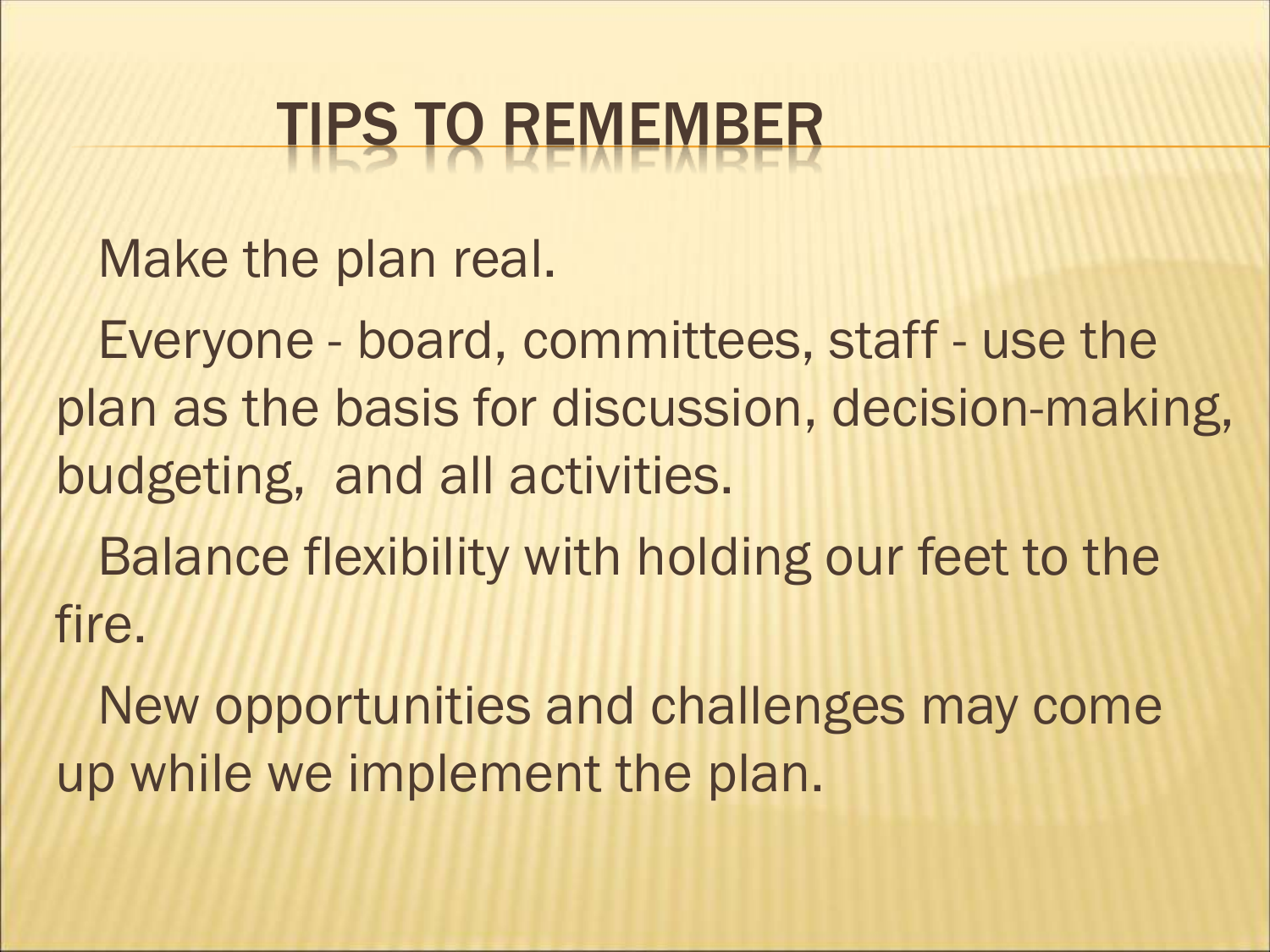## TIPS TO REMEMBER

We will have to be aware of these. We may have to (or want to) alter some of our priorities in the plan. But we will do this with caution, using all we learn.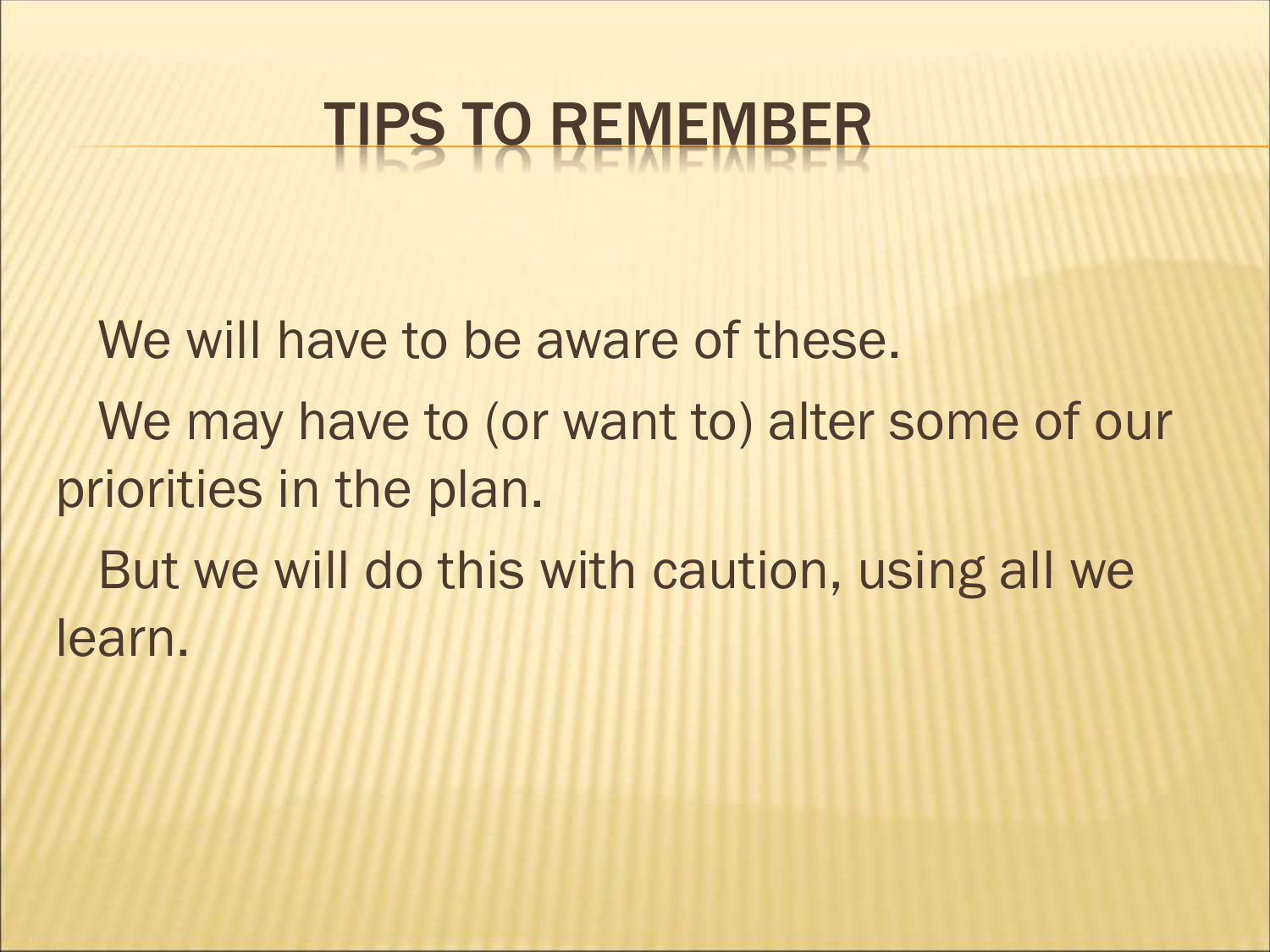Where are you going as an organization that is different than where you have been?

What are the most important changes represented in the new vision and direction?

What are the most difficult changes, but not necessarily the most important?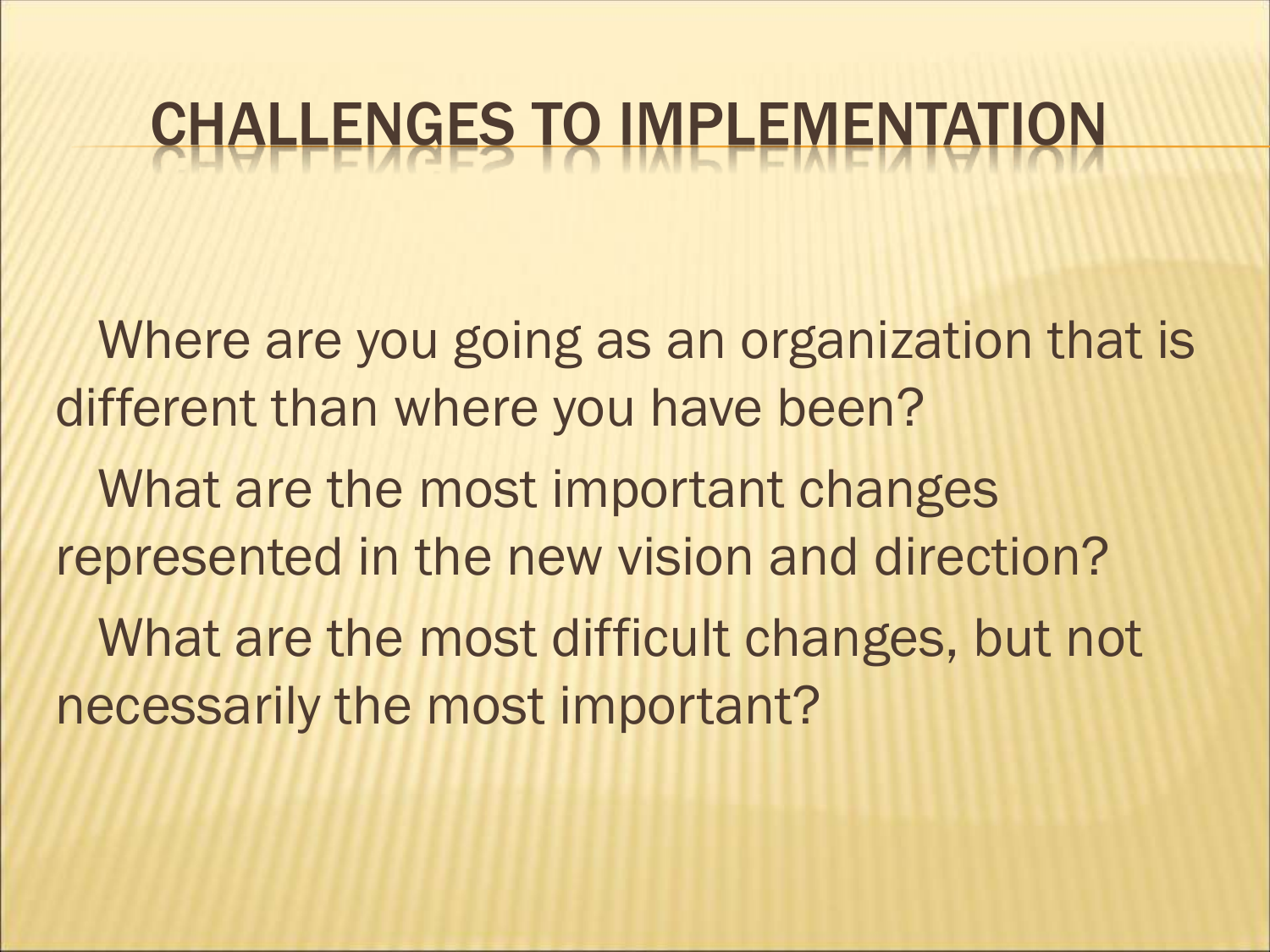What additional information do you need to help implement the plan and achieve your vision? What will you have to do differently to achieve your vision?

What will be most difficult to do and why? What will be most difficult to change and how will we change?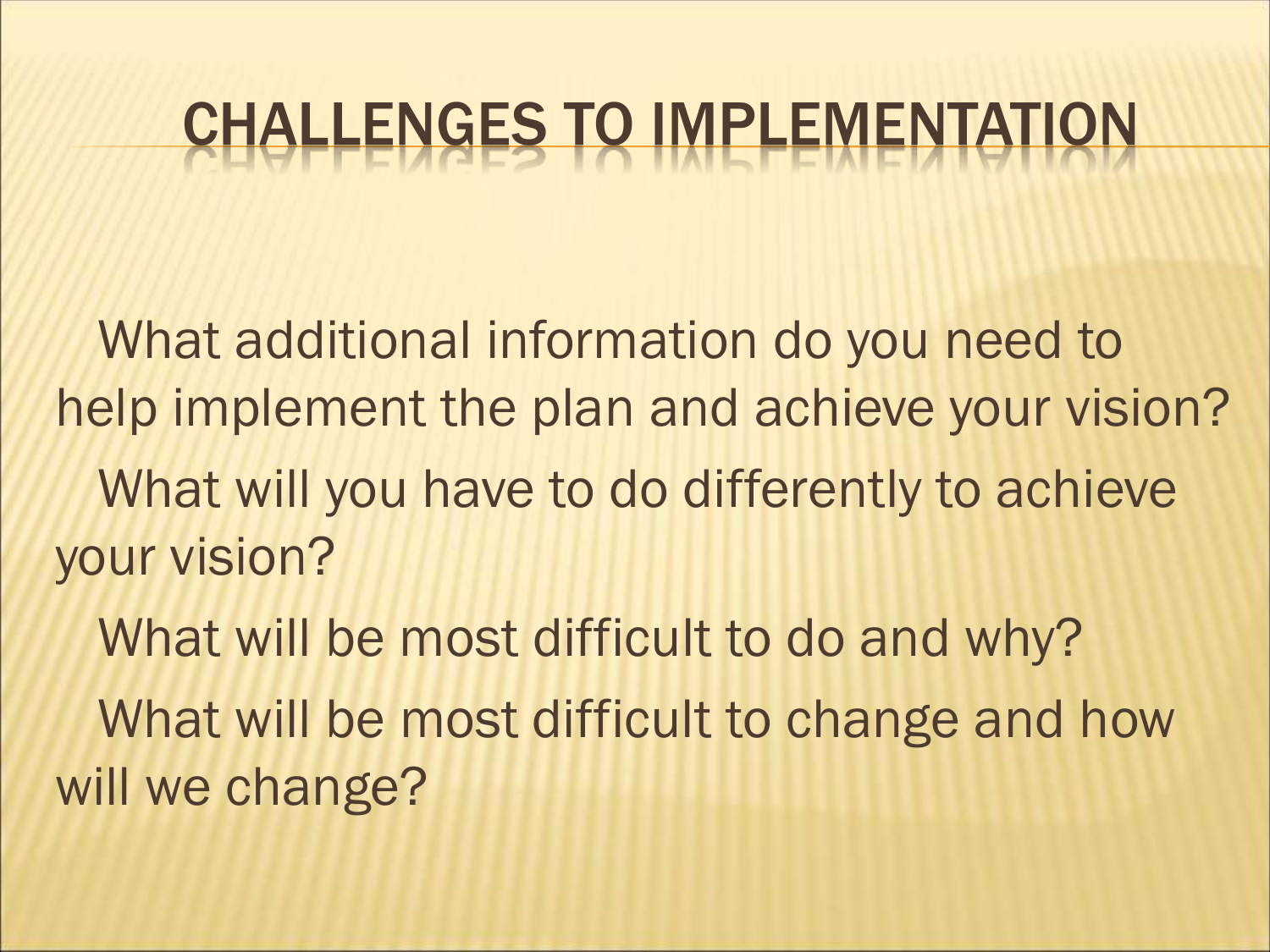How will this vision and strategic plan alter the work of the board, its committees, and staff? How will you translate the plan into personal commitment and action?

How will you make sure that your key constituents (e.g. donors, volunteers, members, users, etc.) understand and participate in your vision and direction?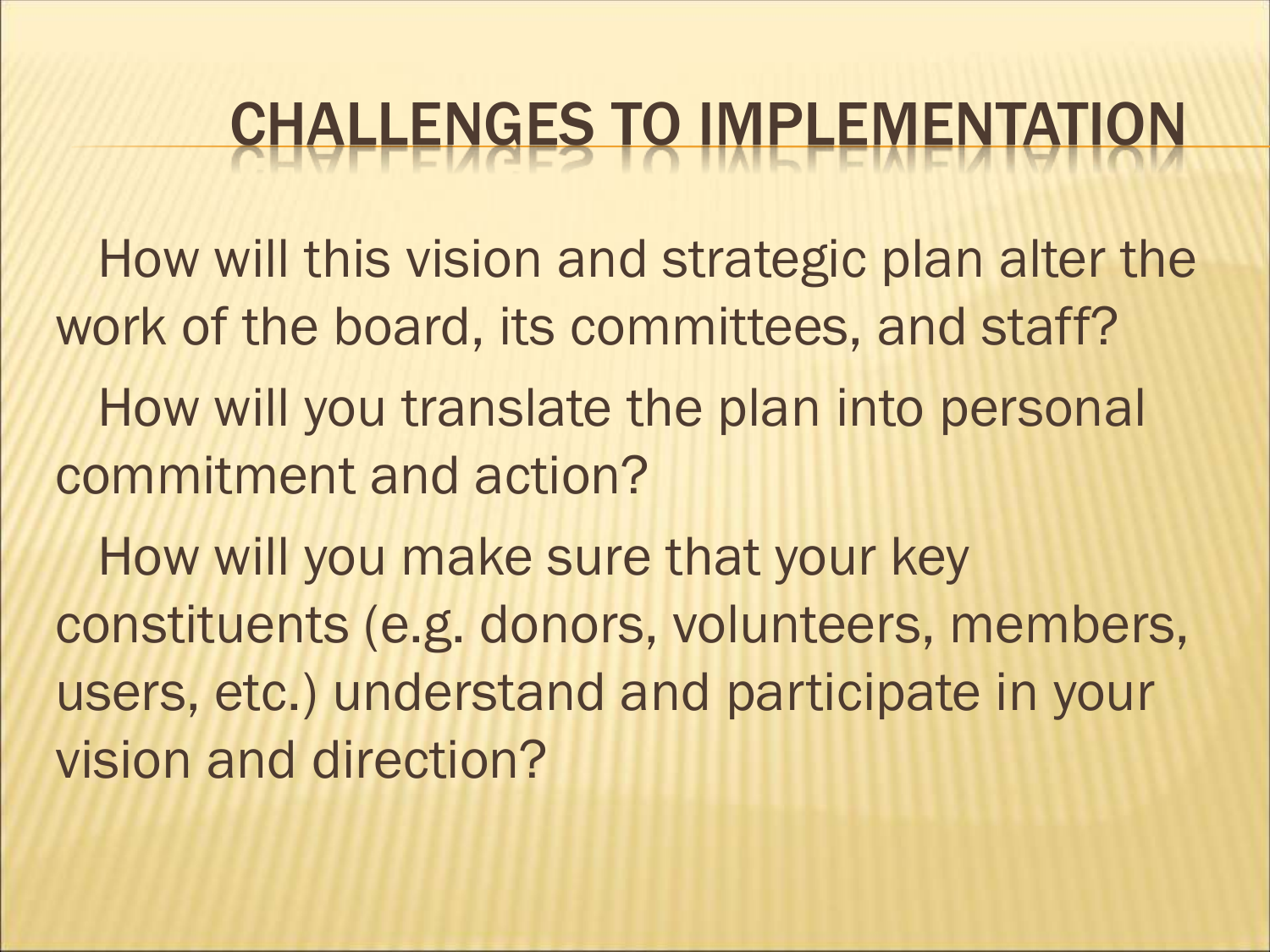How will you know if you are on track with your plan?

- What strategies will you use to monitor progress?
	- How will we hold ourselves accountable? What kinds of questions should we ask? What are our benchmarks for evaluation? What kind of ongoing assessment will we do?